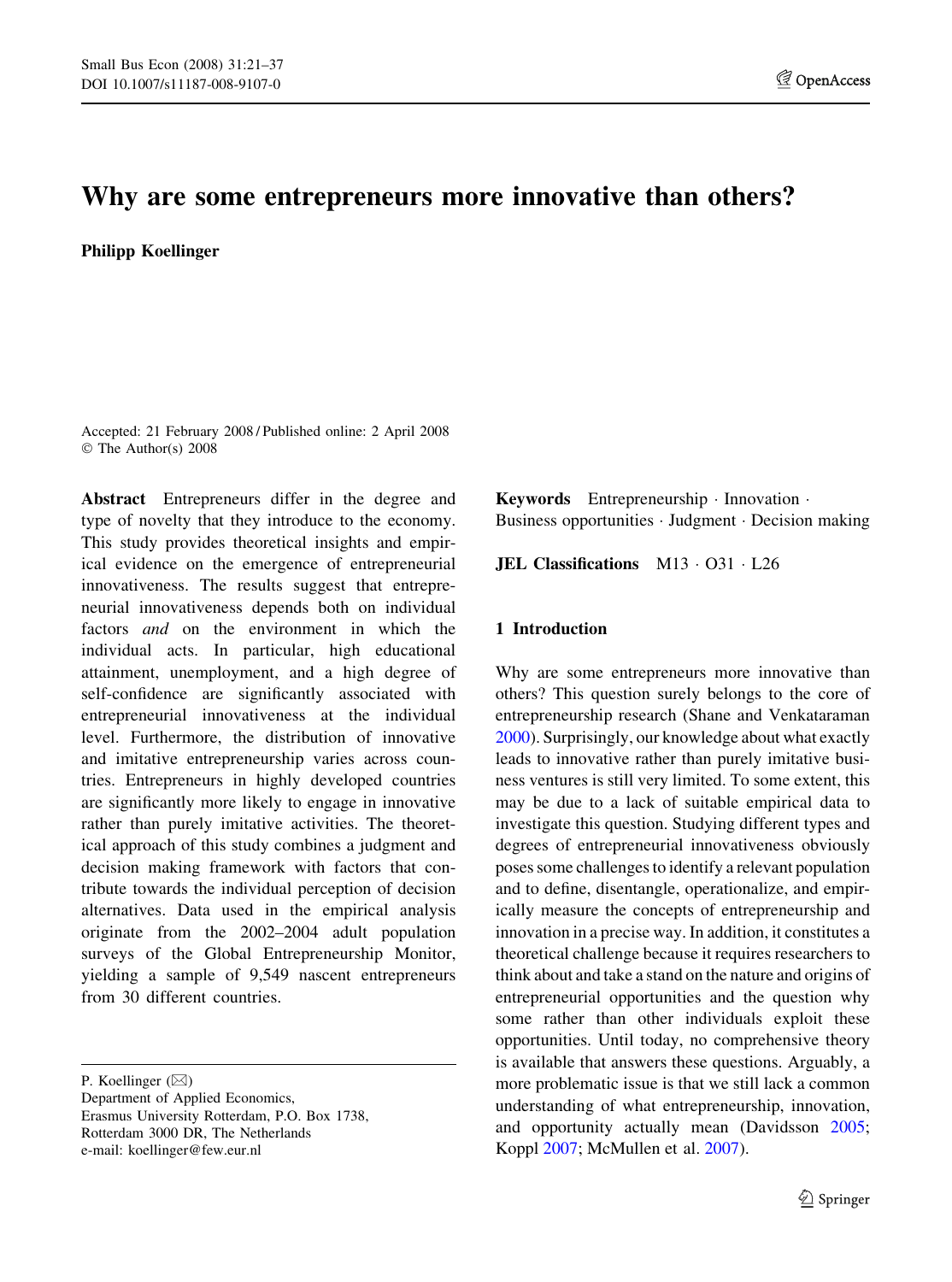Despite these inherent difficulties and without claiming to resolve them, the aim of this article is to contribute to the entrepreneurship literature by providing some theoretical considerations and empirical evidence that helps us better understand the emergence of different types and degrees of entrepreneurial innovativeness. The conceptual approach of this article is based on a judgment and decision making framework that analyses factors influencing individual decision making combined with additional insights that help us understand where different decision alternatives come from. The empirical evidence is based on data from the Global Entrepreneurship Monitor (GEM) adult population surveys from three consecutive years, 2002–2004, containing data on the innovativeness of nascent entrepreneurs in 30 countries. In addition to the information about individual entrepreneurs contained in the GEM survey, macroeconomic indicators are included for the purposes of this study to quantify some relevant dimensions of the environment in which these individual entrepreneurs make their decisions.

The analysis focuses on entrepreneurial innovativeness at the market level rather than on a global scale. The results show that innovativeness depends both on individual factors and on the environment in which an entrepreneur is situated. In particular, high educational attainment, unemployment, and a high degree of self-confidence are significant factors associated with entrepreneurial innovativeness at the individual level. Furthermore, entrepreneurs living in countries that are close to or operating at the worldwide production possibility frontier (PPF) are more likely to engage in innovative business ideas, while purely imitative forms of entrepreneurship are more likely to be found in developing countries.

The article relates to the literature on nascent entrepreneurship (Wennekers et al. [2005](#page-16-0); Arenius and Minniti [2005;](#page-15-0) Koellinger et al. [2007\)](#page-16-0) and to the literature on entrepreneurial innovativeness (Cliff et al. [2006;](#page-15-0) Low and Abrahamson [1997](#page-16-0); Shane [2000\)](#page-16-0). The theoretical approach suggested here to analyze entrepreneurial innovativeness extends the existing literature by integrating individual and environmental factors that influence entrepreneurial behavior in general. In particular, the main idea is that any type of entrepreneurial behavior can be analyzed by asking two questions: First, given particular decision alternatives, why do some individuals

choose one over the other(s)? And second, where do these individual decision alternatives come from in the first place? The empirical evidence presented here is novel because, to my best knowledge, no further studies exist on the prevalence of innovative versus imitative entrepreneurs across countries.

### 2 Theoretical background

## 2.1 Definitions

The question ''why are some entrepreneurs more innovative than others'' implicitly assumes that entrepreneurs differ in terms of the degree and type of novelty they introduce to the economy. This simple starting point is consistent with current thinking about entrepreneurship and is likely to be a basis for consensus (Aldrich [1999;](#page-15-0) Cliff et al. [2006](#page-15-0); Davidsson [2005;](#page-15-0) Low and Abrahamson [1997;](#page-16-0) Shane  $2000$ .<sup>1</sup> However, asking this question also implies that innovation cannot generally be the defining element of entrepreneurship. For the purpose of this study, instead of defining entrepreneurship on the basis of innovation, I define it as the introduction of new economic activity (Herbert Simon in Sarasvathy [1999](#page-16-0); Davidsson [2005\)](#page-15-0). This includes both the introduction of innovation to the marketplace, as well as entering as a new imitative competitor. In particular, the analysis focuses on nascent entrepreneurs who initiate serious activities that are intended to culminate in a viable business start-up (Aldrich [1999](#page-15-0)).

Innovation is a subjective concept and whether some activity qualifies as innovative or not depends on the perspective of the observer. Obviously, the criteria for innovation become stricter when one zooms out from a micro to a macro perspective and the ''right perspective'' is in essence determined by the question one is asking. From an economic point of view, a product, service or production process does not need to be new to the world to have economic impact. Instead, it is sufficient if the innovation is new to the market under scrutiny. This market perspective is also the relevant perspective for the individual deciding about whether to start a business and which opportunity to pursue: When making judgments about the expected

 $1$  It is also consistent with the empirical evidence of this study.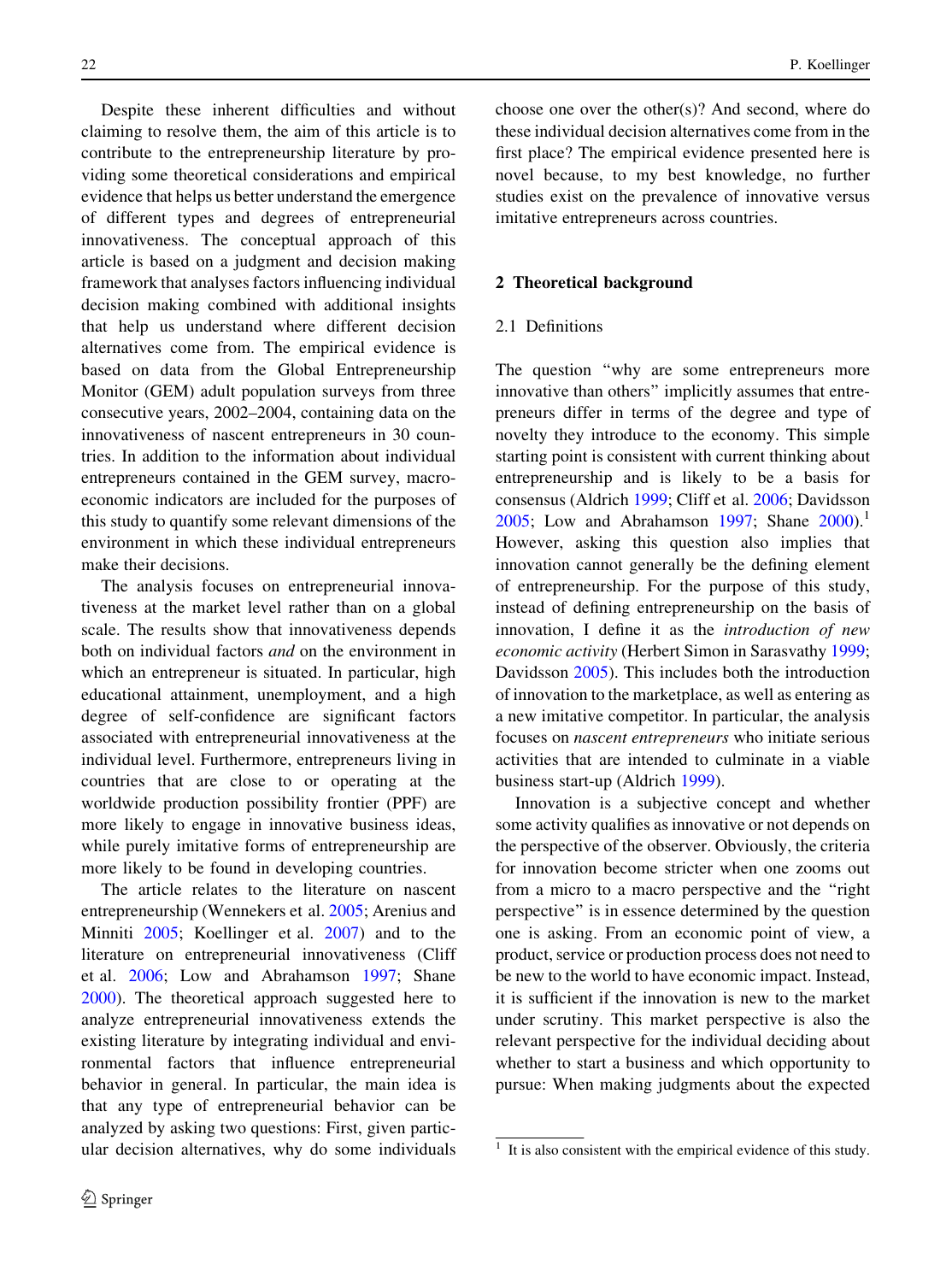payoffs of the venture, the individual only needs to be concerned about the competitive factors that directly affect her. For example, someone trying to start a Turkmenian restaurant in Kansas City only needs to be concerned about the expected competition from other restaurants in Kansas City and the needs and wants of customers in that region, whereas it is totally irrelevant for her expected payoff and her start-up decision how many restaurants there are in Turkmenistan and if Turkmenian food is new to people in other parts of the world.

Building upon this market-based perspective and the work of Picot et al. ([1989](#page-16-0)) and Aldrich [\(1999](#page-15-0)), imitative nascent entrepreneurs can be defined as individuals trying to start a business in an established population whose routines, competencies, and offers vary only minimally, if at all, from those of existing organizations. They bring little or no incremental knowledge to the populations they enter and organize their activities in the same way as their predecessors. Innovative nascent entrepreneurs, by contrast, attempt to start firms whose routines, competencies or offers vary significantly from those of existing organizations in the particular market they enter. In the above example, the entrepreneur trying to start a Turkmenian restaurant in Kansas City would most probably qualify as innovative, whereas the same business idea in Turkmenistan would classify as imitative.

To discover the relevant factors that influence the distribution of innovative versus imitative business ideas, the specific properties that characterize and distinguish innovative and imitative business opportunities need to be considered. By definition, innovation requires novelty. Hence, innovative ideas are characterized by limited available information about the behavior of customers, potential competitors, or ''how to make things work'' in the first place. The innovator needs the courage to ''conquer unknown territory''. Consequently, innovation involves Knightian uncertainty (Knight [1921](#page-16-0)) and risk for the potential entrepreneur.<sup>2</sup> In contrast, purely imitative business ideas take place in established markets. Performance of competitors and behavior of customers can be observed. Imitation can be triggered by an

 $\overline{2}$  Risk refers to a non-deterministic outcome with a *known* probability distribution, whereas uncertainty refers to a nondeterministic outcome with unknown probability distribution.

entrepreneur who observes the data and discovers that a profit opportunity has not been realized yet by other market participants due to asymmetric information or simply pure ignorance. At the extreme, this may imply risk free arbitrage (Kirzner [1973\)](#page-16-0). However, imitative business ventures may also exhibit some degrees of financial and technological risk as well as uncertainty about the reaction of competitors to market entry theses factors are obviously also relevant for innovative ventures. But the key distinction is that imitative business ideas lack the additional uncertainty and risk of novelty and discovery.

#### 2.2 A judgment and decision making framework

Given this basic distinction between innovation and imitation, the answer to the question ''Why are some entrepreneurs more innovative than others'' basically boils down to two sub questions: (1) Why are some individuals more likely than others to choose alternatives with more risky and uncertain outcomes? (2) Where do these more risky and uncertain decision alternatives come from?<sup>3</sup>

Schade and Koellinger ([2007\)](#page-16-0) suggested that a judgment and decision making framework can be used to answer the first sub question. Such a framework assumes different decision alternatives as externally given and analyzes factors that influence the individual choice for one over the other alternative(s). In principal, an individual can decompose the given alternatives of action into their components before making a decision. Only four types of information are needed (Connolly et al. [2000](#page-15-0)):

- 1. What are my possible courses of action? (Alternatives)
- 2. What are the events that might follow from those actions? (Outcomes)
- 3. What is the likelihood of each event? (Risk)
- 4. What is the value of each event to me? (Individual utility)

Given this information, a rational and individually optimal decision could be made. Of course, the main

<sup>3</sup> In general, any type of entrepreneurial behavior can be analyzed by asking these two fundamental questions: Given particular decision alternatives, why do some individuals chose one over the other(s)? And where do these individual decision alternatives come from?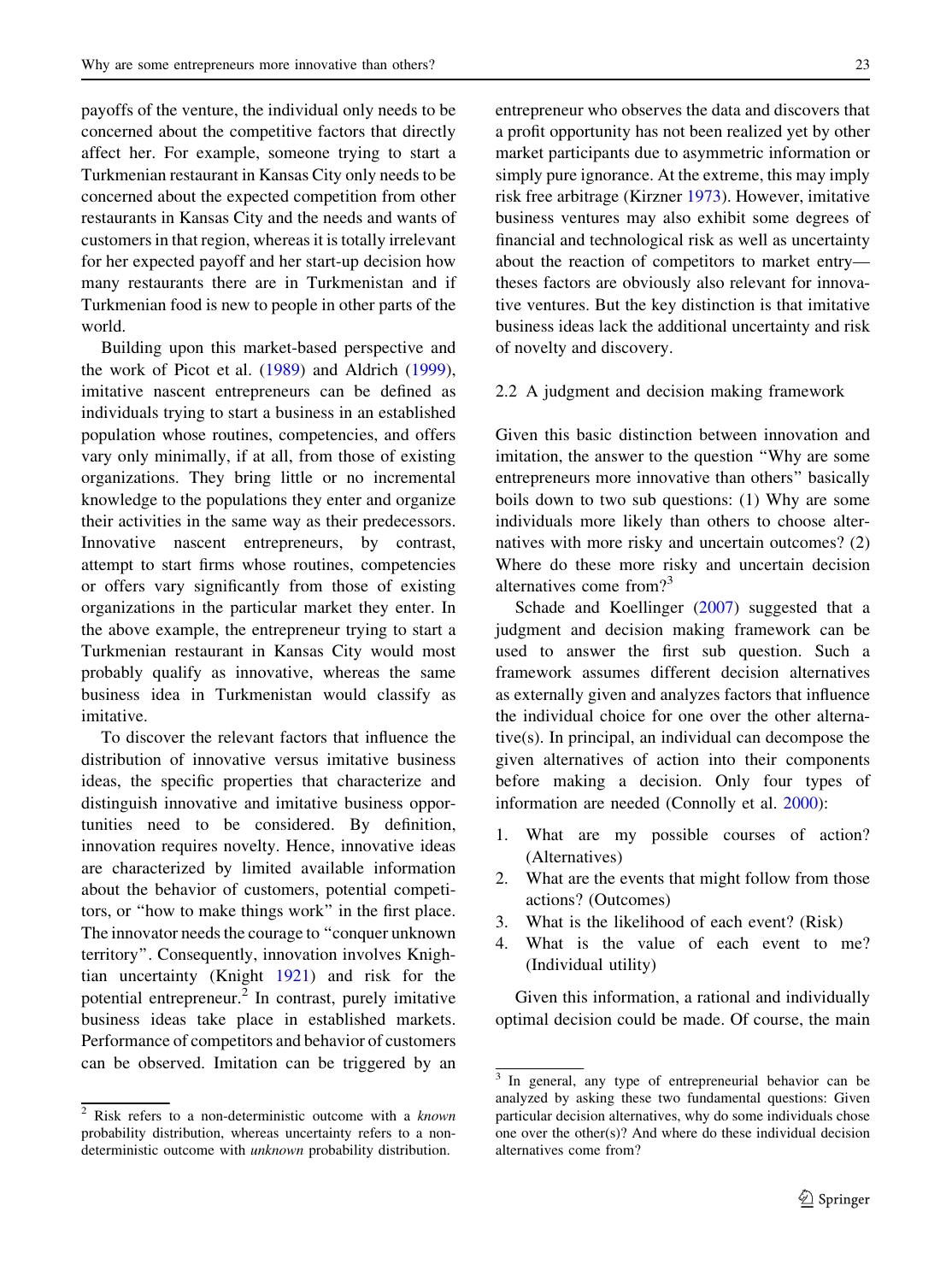difficulty is that outcomes and probabilities are usually not directly observable. Instead, the decision maker needs to exercise judgments about cues perceived in the environment (such as the news, stock market movements or casual conversations with friends) to form an opinion or belief about expected outcomes and probabilities (such as what is the probability that my business idea will earn me a sufficient income). In practice, individuals vary significantly in their ability to perform sound judgments and in general, this process is often subject to a variety of systematic biases which lead to suboptimal judgments and decisions (Schade and Koellinger [2007\)](#page-16-0).

When making a decision pro or contra to a risky or even an uncertainty course of action, such as starting a business or deciding about an innovative versus an imitative business idea, numerous factors are relevant. This includes, for example, preferences and opportunity costs (Hamilton and Harper [1994](#page-15-0); Gifford [1992](#page-15-0)), the availability of financial resources (Evans and Leighton [1989\)](#page-15-0), the individual tolerance for uncertainty (Knight [1921](#page-16-0)), as well as person- and situation-specific differences in subjective evaluations of how attractive alternative courses of action are (Schade and Koellinger [2007\)](#page-16-0).

In particular, the basic distinction that innovation is inherently more risky and uncertain than imitation immediately leads to the presumption that innovative entrepreneurs should be more prone to accept risk and uncertainty than imitative entrepreneurs. Thus, hypothesis 1:

Hypothesis 1 Innovative entrepreneurs are prone to accept higher levels of risk and uncertainty than imitative entrepreneurs.

Furthermore, the literature on descriptive decision making has shown that people's propensity to engage in risky or uncertain activities varies relative to individually given (monetary) reference points. Thus, most individuals do not have stable risk and uncertainty preferences. Instead, their preferences vary depending on the circumstances they are in. The typical empirical patterns described by prospect theory for risky choices (Kahneman and Tversky [1979\)](#page-16-0) also seem to apply to uncertain outcomes (Kilka and Weber  $2001$ ). Thus, an aversion to high risk and uncertainty is usually observed among individuals that are in a gain position relative to their

individual reference point, whereas individuals in a loss position actually seek high risk and uncertainty. Applying this behavioral pattern to business start-up decisions would suggest that very innovative business ideas with high risk and uncertainty should be more likely to be pursued by individuals who have "nothing to lose". This would include people with an income that is below average and unemployed individuals, leading to hypotheses 2 and 3:

Hypothesis 2 Unemployed individuals are more likely to start innovative rather than imitative businesses.

Hypothesis 3 Individuals with below average income are more likely to start innovative rather than imitative businesses.

In general, when exercising judgments about probabilities and outcomes, people often use simple heuristics (Gigerenzer and Todd [1999](#page-15-0); Goldstein and Gigerenzer [2002](#page-15-0)) or intuitive optimization rules (Lévesque and Schade [2005](#page-16-0)) to guide their choices in situations that are characterized by risk and uncertainty. This can lead to decisions that are not necessarily optimal from a normative perspective (Kahneman and Tversky [1979;](#page-16-0) Fox and Tversky [1995;](#page-15-0) Thaler et al. [1997\)](#page-16-0). In particular, innovative business ideas require people to make decisions based on very little evidence. Making decisions based on little evidence requires high levels of self-confidence. In fact, it is a characteristic of overconfident people (Shane [2003](#page-16-0); Bernardo and Welch [2001](#page-15-0); Cooper et al. [1995](#page-15-0)). Overconfidence is greatest for difficult tasks, for forecasts with low predictability, and for activities that lack fast and clear feedback (Fischhoff et al. [1977;](#page-15-0) Lichtenstein et al. [1982;](#page-16-0) Yates [1990](#page-16-0); Griffin and Tversky [1992\)](#page-15-0), all of which are particularly relevant for innovative business ideas. This suggests that innovative entrepreneurs should exhibit a higher level of confidence than imitative entrepreneurs, although this higher level of confidence might not be justified by their objective skills, abilities, and probabilities of success. This leads to hypothesis 4:

Hypothesis 4 Individuals with a higher level of self-confidence are more likely to exploit innovative rather than imitative business opportunities.

At the macro level, prevailing wage levels, employment opportunities, taxes, business regulation,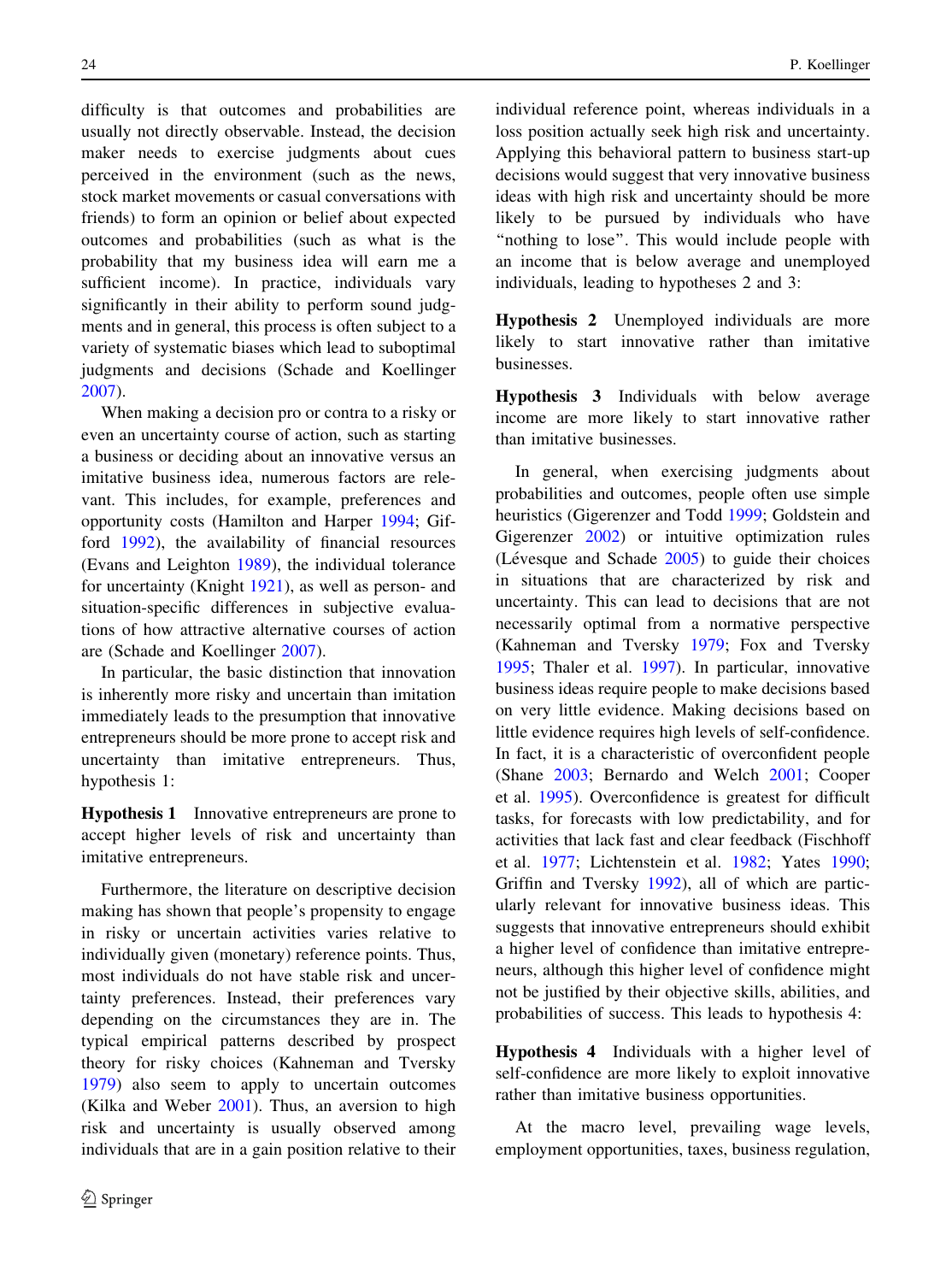and unemployment benefits might influence the opportunity costs and expected returns to starting a business (Amit et al. [1995,](#page-15-0) van Stel et al. [2006,](#page-16-0) Acs et al. [2005\)](#page-15-0). Furthermore, ''soft'' factors such as the social acceptance of entrepreneurship and potential failure might also be relevant. To the extent that these macro level factors are different across countries and fluctuate over time, e.g., in correspondence with the business cycle, we can expect that the distribution of innovative and imitative business opportunities pursued by nascent entrepreneurs will vary across countries and over time.

### 2.3 Where do business alternatives come from?

While the judgment and decision making framework helps us to analyze individual behavior when different alternative courses of action are given, it remains silent about where these decision alternatives or potential business opportunities come from. There are two possible answers to this question: Either, business opportunities objectively exist in the environment and just need to be perceived and recognized as such (Kirzner [1973\)](#page-16-0), or they are created by the decision maker (Sarasvathy [2001](#page-16-0); Schumpeter [1934](#page-16-0)). In reality, the perception of business opportunities might actually require both individual access to existing information in the environment and individual creativity. In addition, these two different sources of business opportunities require us to consider environmental and individual factors to explain the prevalence of innovative entrepreneurship.

Furthermore, it is important to recall that the degree of innovativeness of a business idea is a matter of perspective. From a market perspective, an individual does not necessarily need to be highly creative to come up with a business idea that is new to the market. Instead, whether individual creativity is required for innovation depends on the market environment: If markets are characterized by symmetric information and optimal individual behavior, creativity is a necessary condition for innovation because any improvement of the status quo will require the generation of new knowledge which can only be the result of individual creativity. However, if markets are characterized by information asymmetries or sub-optimal behavior of market participants, individual creativity is neither a necessary nor a

sufficient condition for innovation: Individual creativity is not necessary because the recognition of and the optimal response to existing information can result in a means-ends framework that is new to the market. Individual creativity is also not a sufficient condition for innovation because the lack of relevant information might cause individuals to ''re-invent the wheel'' over and over again.

Summarizing the above arguments, it can be expected that the ability of an individual to perceive an innovative business idea is a function of the environment in which the individual is located and individual factors that influence creativity and the likelihood to perceive relevant information from the environment.<sup>4</sup>

# 2.3.1 Factors influencing individual creativity and entrepreneurial alertness

The ability to invent and the ability to conceive new business opportunities will not necessarily coincide in one person. In fact, many inventors do not actively seek to patent or commercialize their work. Many of the most well-known inventors, however, were both inventive and entrepreneurial (Khan and Sokoloff [1993\)](#page-16-0). Individual characteristics that are systematically associated with creativity and inventiveness are high intelligence, the ability to and the interest in abstract and theoretical thinking, and an unusual curiosity and enthusiasm for problems and general solutions (Root-Bernstein [1989](#page-16-0)). The ability to invent and to recognize innovative business opportunities obviously also requires mastery of the basic tools and operations in the field of invention, which suggests that systematic training and previous experience in a

<sup>4</sup> In their classical writings, Schumpeter [\(1934](#page-16-0)) and Kirzner ([1973\)](#page-16-0) disagreed about whether business opportunities require the creation of new knowledge or just differential access to existing knowledge, as pointed out by Shane and Venkataraman [\(2000](#page-16-0)). This disagreement was arguably the result of different assumptions that Schumpeter and Kirzner made about the market environment. Schumpeter assumed equilibrated markets as a starting point of his analysis, which led him to conclude that only innovation as a result of individual creativity could generate new business opportunities and cause further economic development. Kirzner, instead, took disequilibrated markets as a starting point of his analysis and concluded that differential access to existing information is a sufficient condition for the existence of business opportunities. Both views are consistent with the reasoning presented above.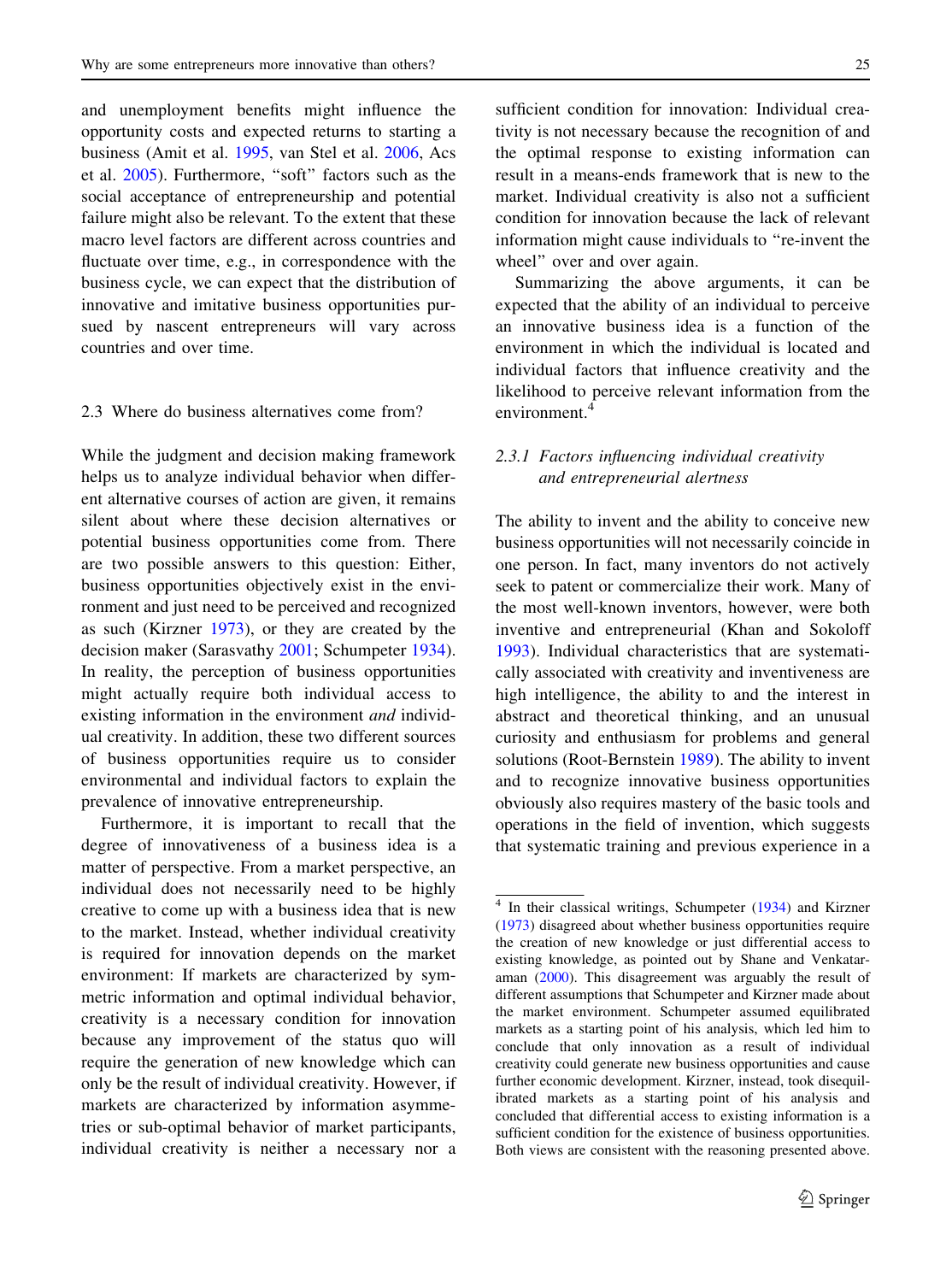particular field are relevant (Shane [2000\)](#page-16-0). However, there is evidence suggesting that previous knowledge and experience is a double-edged sword. For example, Shepherd et al. [\(2003](#page-16-0)) show that the decisions of venture capitalists first become better with increasing experience. Beyond a specific point, however, further gains in experience are associated with reductions in reliability and performance. Numerous others studies have also shown that individuals may also be too well trained or too experienced in a particular field to be truly inventive (Burnet [1968](#page-15-0); Cliff et al. [2006](#page-15-0); Delmar and Shane [2006\)](#page-15-0). Indeed, highly inventive individuals often do not specialize in one particular field, they tend to be generalists and pursue two or three fields simultaneously, permitting them to cross boundaries and bring different perspectives to each (Root-Bernstein [1989\)](#page-16-0).

More likely than not, these highly intelligent and curious individuals will seek higher education. To the extent that higher educational attainment is correlated with the above-mentioned characteristics such as intelligence, abstract thinking, curiosity, and a strong interest to find general solutions to problems, we can expect that higher educational attainment is associated with creativity but also with a higher probability to perceive innovative business ideas that are grounded on the inventions of others. Thus, hypothesis 5:

Hypothesis 5 Individuals with high educational attainment are more likely to start innovative rather than imitative businesses.

Other individual-specific factors could also influence the individual likelihood to perceive innovative rather than imitative business ideas. Baron [\(2006](#page-15-0)), for example, points out that one reason why specific persons (and not others) perceive an innovative business opportunity could be that they possess an appropriate cognitive framework to recognize patterns in seemingly unrelated changes or events. In a similar spirit, Sarasvathy ([2001\)](#page-16-0) explains that the creation of radically innovative firms, in an industry that does not yet exist, calls for different strategies than those used for penetrating a predefined and wellstructured market. Instead of selecting the optimal means to create a particular pre-defined effect (causation), such radical innovation may require to take a set of means as given and focus on selecting between possible effects that can be created with that set of means (effectuation). Thus, according to Sarasvathy's effectuation theory, radical innovations are more likely to be the product of experimentation and chance than the product of strategic planning and optimization.

# 2.3.2 Factors influencing the existence of objective opportunities

In addition to creativity, which may enable individuals to come up with their own innovative business ideas, the discussion above also emphasized that opportunities for innovative entrepreneurial activity can objectively exist in the outside world. $5$  Examples for such objective opportunities are the invention of new technologies that can be marketed or used to improve production processes, such as the Internet or genetically modified seeds.

The objective existence of business opportunities in general, whether they are innovative or imitative, is influenced by environmental factors such as changes in technology, politics, regulation, demographics or other trends in society, such as changes in culture, fashion, or urbanization (Shane and Venkataraman [2000;](#page-16-0) Eckhardt and Shane [2003;](#page-15-0) Shane [2003\)](#page-16-0). These factors vary across countries and industries and significant changes in one or more of these factors are likely to generate opportunities for entrepreneurship (Eckhardt [2003;](#page-15-0) Shane [2003\)](#page-16-0). Acs et al. [\(2005](#page-15-0)) emphasize that the creation of innovative business opportunities is the result of the creation of new knowledge. The creation of new knowledge is endogenous in economic systems via R&D investments of firms that try to improve their performance. Yet, all or parts of the new knowledge generated via R&D may also be used by other firms or entrepreneurs because the returns to R&D investments can usually not be perfectly appropriated (Geroski [1995](#page-15-0)). In addition, universities, research laboratories, and independent researchers can generate new knowledge. The new knowledge and the technological opportunities generated by R&D are likely to stimulate innovative entrepreneurship (Shane [2001;](#page-16-0) Acs et al. [2005\)](#page-15-0). Hence, countries with high levels of

<sup>5</sup> Objectivity here means that the required knowledge for these innovative business ideas does not have to be created by the potential entrepreneur herself. Rather, it has already been created by someone else and can in principal be observed and recognized by other individuals.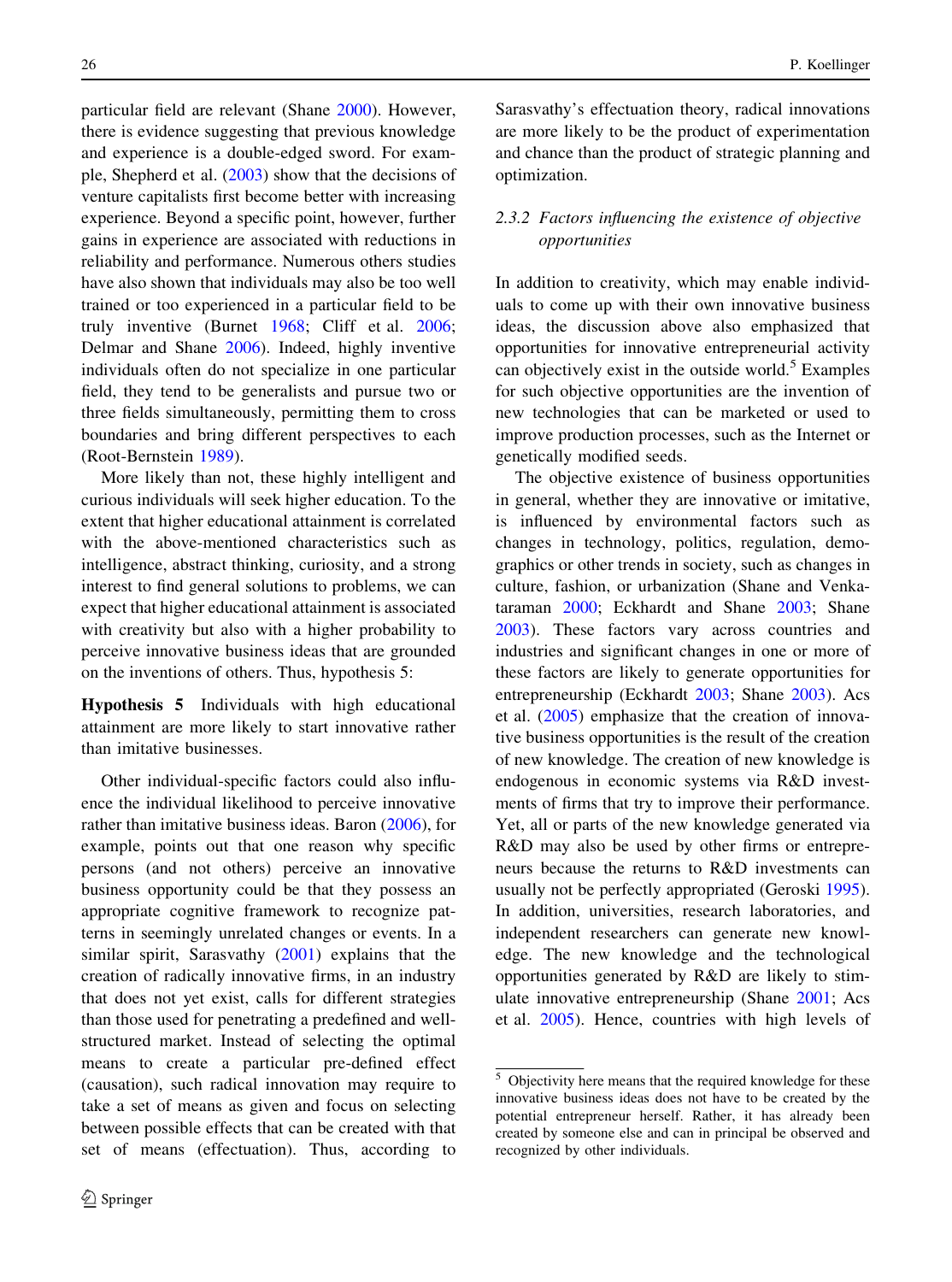R&D activity should generate more opportunities for innovation and should, accordingly, exhibit higher prevalence rates of innovative entrepreneurs, ceteris paribus.<sup>6</sup>

In addition, the education system contributes towards the generation and the diffusion of new knowledge in a society. Especially higher education serves the purpose of teaching students the state of the art in science and technology and training them to recognize, analyze and solve complex problems, which eventually leads to the creation of new knowledge. Thus, the prevalence of a highly developed education system should also positively influence the objective availability of innovative entrepreneurial opportunities in a country. Thus, hypothesis 6:

Hypothesis 6 Countries with highly developed education systems exhibit a higher share of innovative rather than purely imitative nascent entrepreneurs.

Countries also vary in their level of economic development and technology usage. Technical inefficiencies together with market inefficiencies are possible reasons for countries falling below the worldwide PPF, which is an economic concept to describe the maximum feasible combination of goods and services an economy can produce, given the current state of technology and the availability of scarce production factors (Kumar and Russell [2002\)](#page-16-0). A greater distance to the frontier suggests that a country does not make efficient use of its production factors and the available technologies. On the one hand, this inefficient use of technologies and production factors should create opportunities for entrepreneurship that would diffuse new technologies, knowledge and best practices to less developed countries. On a global scale,

this type of entrepreneurship would be considered imitative. From a market-specific perspective, however, such behavior counts as innovative, because it introduces products, service or production techniques that are new to the local market. On the other hand, existing market inefficiencies also provide opportunities for imitative new businesses. As long as markets are not in equilibrium, a simple imitation of the behavior of other market participants can still yield a profit. On the contrary, closeness of a country to the worldwide PPF implies relatively little room for imitation because any point at the PPF is characterized by an efficient use of available resources and the current state of technology. Hence, it can be expected that there are more opportunities for imitative entrepreneurship in countries that are operating below the worldwide PPF, while the scope for imitative entrepreneurship is limited in highly developed countries. This leads to hypothesis 7:

Hypothesis 7 Highly developed countries exhibit a higher share of innovative nascent entrepreneurs, while developing countries exhibit a higher share of purely imitative nascent entrepreneurs.

To summarize, the individual probability to exploit an innovative rather than imitative business idea is a function of various factors that influence the objective existence and distribution of business opportunities in the environment, individual creativity and the alertness to business opportunities, all of which are related to the question ''where do business opportunities come from''. In addition, individual preferences, opportunity costs, cognitive styles and the use of particular decision heuristics influence the probability that someone who perceived an innovative business idea actually decides to exploit it.

### 3 Data and operationalisation

Data used in the analysis originate from the 2002– 2004 adult population surveys of the GEM (Reynolds et al. [2005](#page-16-0)). Pooling the observations from three consecutive years in one dataset allows for controlling of fluctuations in the distribution of entrepreneurial innovativeness across countries and over time. GEM is currently the largest and most widely recognized cross-country research initiative to study the prevalence, determinants, and consequences of

<sup>6</sup> Unfortunately, any attempt of an empirical test of this presumption is currently severely restricted by the availability of appropriate data to systematically measure and compare innovative efforts across countries (Cohen and Levin [1989](#page-15-0)). The current internationally available data suffer from various problems. For example, R&D spending is an inappropriate measure for R&D output because countries are likely to vary significantly in their R&D productivity and only a fraction of all inventions is the result of formal R&D budgets. Patents are also an inappropriate measure (Griliches [1990\)](#page-15-0), partially because patents vary significantly in their value and patent systems vary significantly across countries. In addition, crosscountry data on R&D and patents are only available with significant time gaps for many countries and for some countries they are not available at all.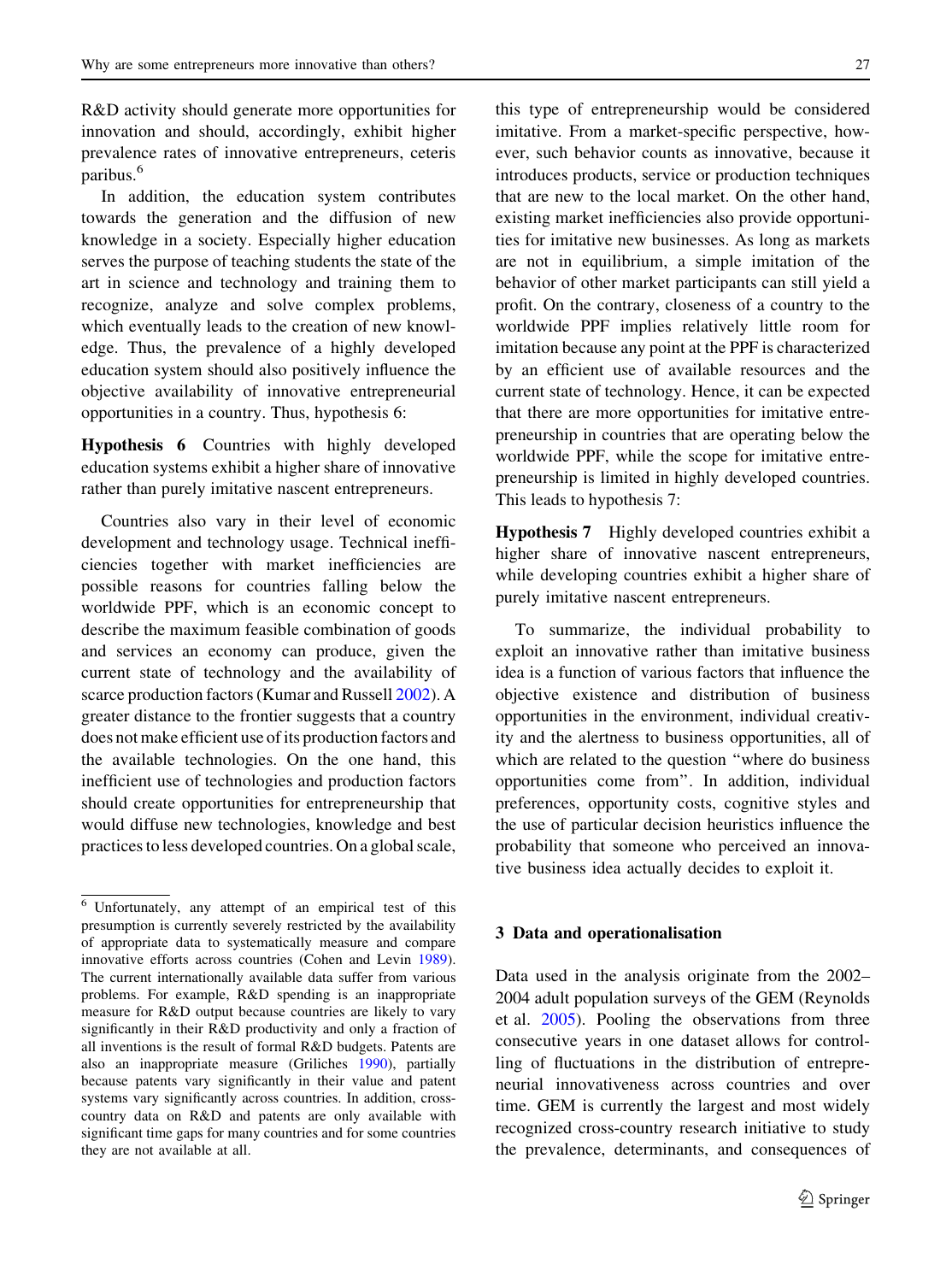entrepreneurial activity. The core activity of GEM is the annual compilation of empirical data on entrepreneurial activity based on a random sample of at least 2,000 adult-age individuals in each of the participating countries. Initiated with 10 participating countries in 1997, the project has expanded to 35 countries in 2005. The GEM survey uses three questions to identify nascent entrepreneurs:

- 1. Over the past 12 months have you done anything to help start a new business, such as looking for equipment or a location, organizing a start-up team, working on a business plan, beginning to save money, or any other activity that would help launch a business? (Yes, no, don't know/refuse).
- 2. Will you personally own all, part, or none of this business? (All, part, none, don't know/refuse).
- 3. Has the new business paid any salaries, wages, or payments in kind, including your own, for more than three months? (Yes, no, don't know/refuse).

An individual is coded as a nascent entrepreneur, if he or she answered "yes" to question 1, "all" or "part" to question 2 and "no" to question 3. Thus, a nascent entrepreneur is defined as someone who has, during the 12 months preceding the survey, done something tangible to start a new firm; who expects to own at least part of this new firm and who has not paid wages for more than three months.<sup>7</sup> Table 1 summarizes the number of individuals per country and year of observation that qualify as nascent entrepreneurs.<sup>8</sup> There are 30 different countries represented in the sample with an average of 318 valid observations per country.

Since 2002, the GEM survey includes three follow-up questions relating to the innovativeness of the business idea of those individuals who qualify as nascent entrepreneurs. These follow-up questions ask the nascent entrepreneur about the novelty of the technology she attempts to use, the novelty of the product or service to her potential customers, and the expected degree of competition in the market

Table 1 Nascent entrepreneurs: Number of valid observations per country and year

| Country              | 2002                     | 2003  | 2004  | Total |
|----------------------|--------------------------|-------|-------|-------|
| Argentina            | 164                      | 227   | 180   | 571   |
| Australia            | 102                      | 119   | 121   | 342   |
| Belgium              | 63                       | 54    | 83    | 200   |
| <b>Brazil</b>        |                          | 127   | 196   | 323   |
| Canada               | 129                      | 88    | 91    | 308   |
| Chile                | 202                      | 208   |       | 410   |
| China                | 119                      | 77    |       | 196   |
| Croatia              | 44                       | 28    | 42    | 114   |
| Denmark              | 69                       | 58    | 50    | 177   |
| Finland              | 38                       | 50    | 46    | 134   |
| France               | 37                       | 15    | 73    | 125   |
| Germany              | 403                      | 242   | 244   | 889   |
| Greece               |                          | 53    | 81    | 134   |
| Hong Kong            | 33                       | 28    | 23    | 84    |
| Hungary              | 69                       |       | 77    | 146   |
| Iceland              | 100                      | 129   | 135   | 364   |
| Ireland              |                          | 91    | 65    | 156   |
| Israel               | 52                       |       | 72    | 124   |
| Italy                |                          | 29    | 59    | 88    |
| Japan                | 16                       | 24    | 8     | 48    |
| Netherlands          | 73                       | 52    | 84    | 209   |
| Norway               | 77                       | 56    | 94    | 227   |
| Poland               | 69                       |       | 79    | 148   |
| Singapore            | 78                       | 53    | 120   | 251   |
| Slovenia             | 54                       | 48    | 31    | 133   |
| Spain                | $\overline{\phantom{0}}$ | 281   | 333   | 614   |
| Sweden               | 31                       | 32    | 375   | 438   |
| Switzerland          | 74                       | 70    |       | 144   |
| United Kingdom       | 280                      | 547   | 536   | 1,363 |
| <b>United States</b> | 398                      | 572   | 119   | 1,089 |
| Total                | 2,774                    | 3,358 | 3,417 | 9,549 |

she wishes to enter. Hence, these questions can be used to construct a profile of the innovativeness of business ideas pursued by nascent entrepreneurs. As outlined above, the relevant perspective is the market the nascent entrepreneur attempts to enter.

Table [2](#page-8-0) describes the survey questions on innovativeness in the GEM survey and the respective answer categories. Table [3](#page-8-0) shows the definitions of the different types of innovative activity among nascent entrepreneurs based on responses to the questions in Table [2](#page-8-0).

<sup>7</sup> GEM uses the information on the duration that wages have been paid to differentiate between nascent, young, and established entrepreneurs.

<sup>&</sup>lt;sup>8</sup> Not all countries are included in the survey every year. In addition, several countries originally included in the GEM survey were excluded from the analysis because they had systematically missing values on one or several of the socioeconomic variables.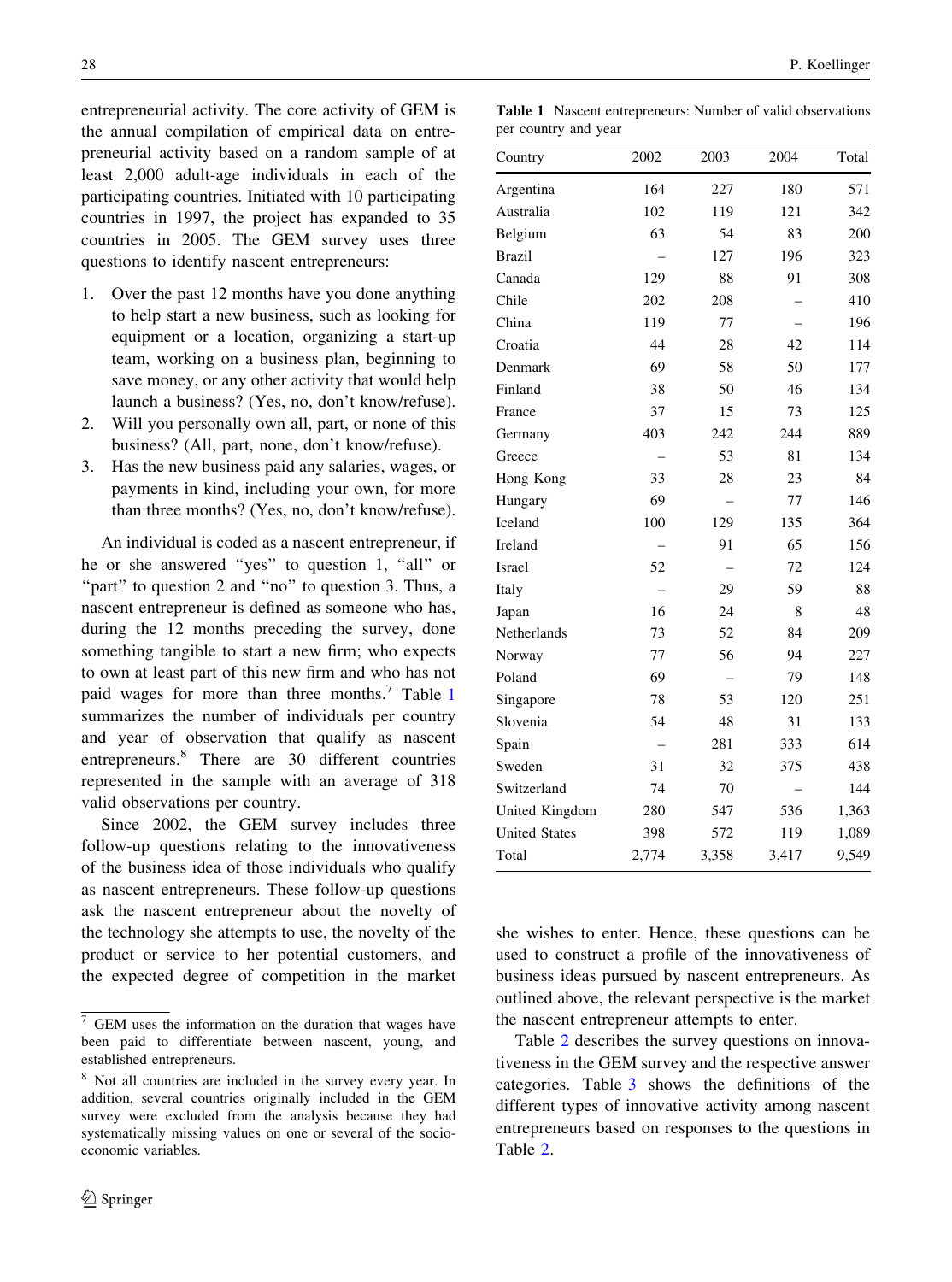<span id="page-8-0"></span>Table 2 Survey questions on innovativeness

| Survey question                                                                                                                            | Answer categories                                                                                               |
|--------------------------------------------------------------------------------------------------------------------------------------------|-----------------------------------------------------------------------------------------------------------------|
| T-"Were the technologies or<br>procedures required for this<br>product or service generally<br>available more than a year<br>ago?"         | $T1 - Yes$<br>$T2-N0$                                                                                           |
| C-"Will all, some, or none<br>of your potential customers<br>consider this product or<br>service new and unfamiliar?"                      | C1—All<br>C2—Some<br>C3—None will consider<br>this new and unfamiliar                                           |
| M-"Right now, are there many,<br>few, or no other businesses<br>offering the same products<br>or services to your potential<br>customers?" | M1—Many business<br>competitors<br>M2—Few business<br>competitors<br>M <sub>3</sub> —No business<br>competitors |

Table 3 Definition of dependent variables: Types of innovative activity among nascent entrepreneurs

| Innovative activity   | Definition by answer categories<br>from Table 2  |
|-----------------------|--------------------------------------------------|
| Pure imitation        | T <sub>1</sub> , C <sub>3</sub> , M <sub>1</sub> |
| Innovation (any kind) | Every other combination                          |

This study differentiates between purely imitative entrepreneurs and those who carry out any type of innovative behavior. Purely imitative entrepreneurs are defined as nascent entrepreneurs who have neither a product nor a process innovation and expect many business competitors in the market they enter.

Obviously, the answer categories described in Table 2 would also allow the construction of different measures for the types and degrees of entrepreneurial innovativeness. The above-defined categories were chosen for the following reason: The primary objective was to differentiate between purely imitative business ideas and those that contain some degree of novelty. Thus, the sternest possible definition for purely imitative businesses that the data allowed is chosen as a reference category.

GEM data also provide a number of relevant explanatory variables that relate to the theoretical considerations of the previous section. For each individual, GEM contains basic socio-economic information including country of residence, age, gender, educational attainment, current working status, and household income. The latter is transformed into 33% percentiles relative to the relevant national income distribution of the respondent. Current employment status relates to hypothesis 2, household income relates to hypothesis 3 and educational attainment to hypothesis 5. Age and gender are included as control variables.

In addition, the data contain four variables that relate to individual perceptions. Specifically, respondents were asked whether they believe to have the knowledge, skill and experience required to start a business (suskill). This variable captures individual self-confidence in the entrepreneurial domain and relates to hypothesis 4. Respondents were also asked if fear of failure would prevent them from starting a business (fearfail). This variable may serve as a proxy for downside risk tolerance and relates to hypothesis 1.

Respondents were also asked if they thought that good opportunities for starting a business would exist in their residential area within the 6 months following the survey (opport). There is also a variable (*discent*) that records if the individual has experienced a business failure in the 12 months preceding the survey. This variable controls for a specific preknowledge and experience of the entrepreneur. Finally, the data record if respondents knew someone who had started a business in the two years preceding the survey (knowent). Knowing other entrepreneurs might influence alertness to business opportunities and reduce ambiguity about the entrepreneurial process and the associated outcomes (Minniti [2005](#page-16-0)). Opport, discent and knowent are added as control variables.

Two country-level variables are added to the dataset to control for the influence of environmental conditions on the distribution of entrepreneurial innovativeness. The data are taken from the IMD World Competitiveness Online database 2002–2004.<sup>9</sup> GDP per capita in current US dollars was added to each observation according to the country of residence and the time of the survey (2002, 2003 or 2004). GDP per capita was recorded as a percentage value of GDP per capita in the USA to reflect the

<sup>9</sup> [http://www.worldcompetitiveness.com/OnLine/App/Index.](http://www.worldcompetitiveness.com/OnLine/App/Index.htm) [htm](http://www.worldcompetitiveness.com/OnLine/App/Index.htm)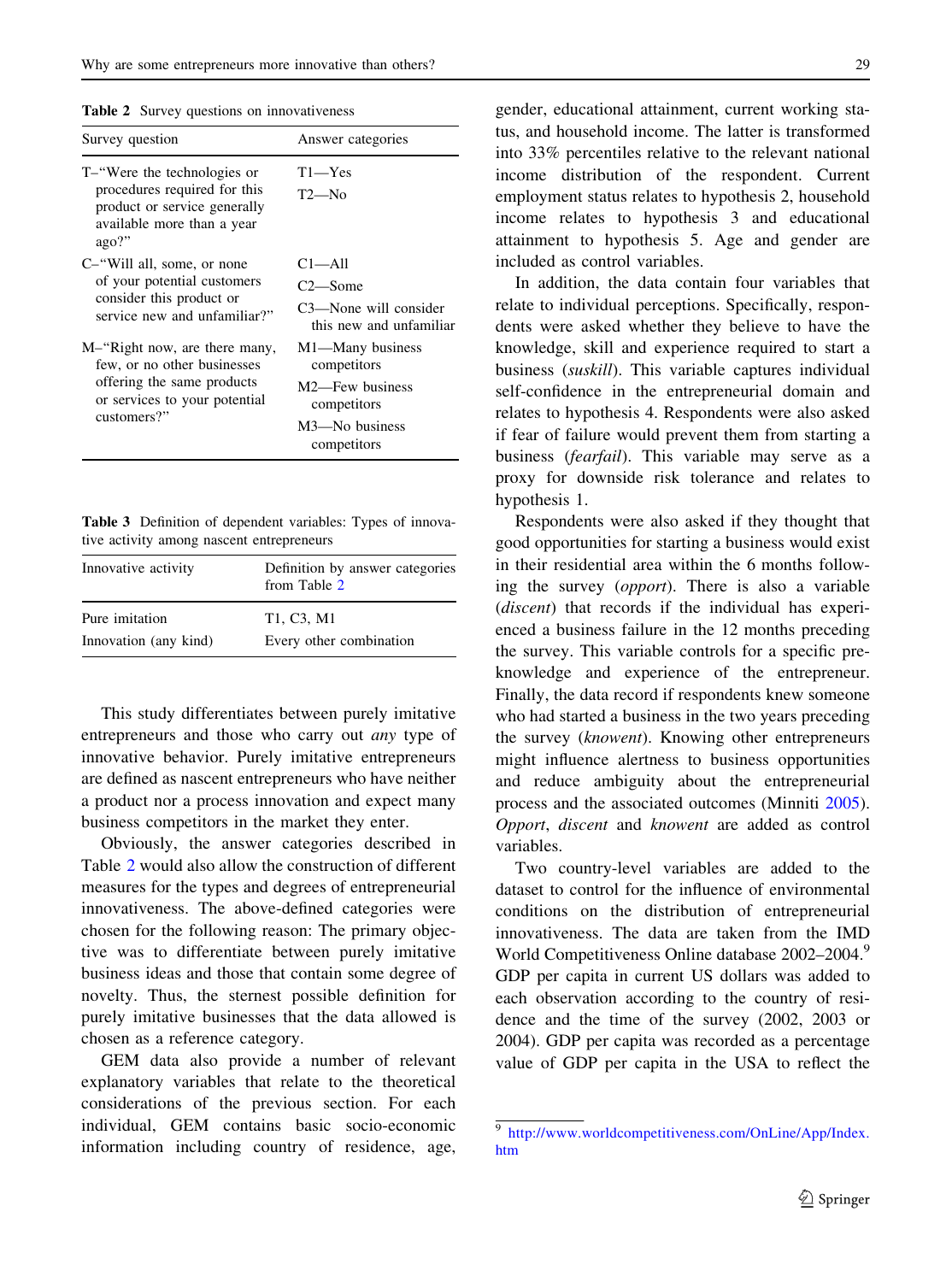relative distance of each country to the worldwide PPF.<sup>10</sup> This variable relates to hypothesis 7. To approximate the quality and outreach of the educational system of a country, the percentage of population that has attained at least tertiary education for persons 25–34 years old was added. This variable relates to hypothesis  $6<sup>11</sup>$ 

Preparatory bivariate correlations of these explanatory variables show only weak coefficients, indicating that multicollinearity is not an issue of concern in the multivariate analysis.

### 4 Empirical results

Figure [1](#page-10-0) shows the average prevalence of nascent entrepreneurial activity from 2002 to 2004 across the 30 countries included in the sample. While on average more than 10% of the adult population are trying to start a business in Argentina and Chile, less than 2% do so in Sweden and Japan. Reasons for these substantial cross-country differences in entrepreneurial activity have been analyzed in various studies, including Wennekers [\(2006](#page-16-0)) and Koellinger et al. ([2007\)](#page-16-0).

Figure [2](#page-10-0) shows the average shares of imitative and innovative activities among adult nascent entrepreneurs across countries from 2002 to 2004. The figure shows that purely imitative and innovative types of entrepreneurship co-exist in all countries. It also shows that the distribution of innovative activities among nascent entrepreneurs varies substantially across countries. For example, the share of purely imitative nascent entrepreneurs is above 50% in Brazil, Spain, and China, but below 20% in Chile, Denmark, and Ireland.

To reiterate, these numbers reflect the expectations of nascent entrepreneurs who attempt to enter a particular market environment and do not reflect innovativeness on a global scale. For example, the high share of market-specific innovations in Chile should not be misinterpreted as indicating that Chilean entrepreneurs introduce many products or processes that are new to the world. Instead, it represents entrepreneurial innovativeness at the market level. As explained in Sect. 2.1, this market-based perspective, which builds on the perceptions of the entrepreneur, is the relevant perspective for the individual decisions about whether to start a business and which kind of opportunity to pursue because the individual only needs to be concerned about the competitive factors that directly influence her expected payoff. The question whether a particular market-specific innovation would also qualify as an innovation on a global scale is not relevant in this analysis.

Using these data, the following logit estimation results depict the possible antecedents of entrepreneurial innovativeness (Table [4](#page-11-0)). The reference category of the dependent variable  $(y = 0)$  is a purely imitative activity. Thus, the model identifies factors that make a nascent entrepreneur more likely to be innovative in any possible way. The model is estimated in two different set-ups. The first set-up includes GDP per capita and tertiary education as country-level explanatory variables to test hypotheses 6 and 7. In contrast, the second set-up includes country dummy variables that serve as a ''catch-all'' factor that captures all possibly relevant factors at the country level that could influence the degree of innovativeness of each individual nascent entrepreneur. The purpose of this second set-up is to test hypotheses 1–5 and to find out whether the individual level covariates in the first set-up are robust or possibly subject to an omitted variable bias from missing environmental factors. All estimated coefficients are reported as odds ratios.

The estimation results show that both individual and environmental variables are significantly associated with entrepreneurial innovativeness. This is an important result because it implies that the nature of business opportunities that individuals pursue is determined by the interplay of individual characteristics and the environment in which the individual lives.

<sup>&</sup>lt;sup>10</sup> The highest and lowest values are recorded for Norway and China in all three years, with 130% and 3.5% of the US value on average, respectively. The transformation of the values to percentage of US GDP per capita does not qualitatively influence the results of the econometric analysis.

<sup>&</sup>lt;sup>11</sup> Two countries included in the GEM survey had data gaps for the relevant years, China and Croatia. The most recently available data were chosen as estimates for the data gaps: The 1998 value for China and the 2001 value for Croatia. In general, this variable does not vary much over time. The yearto-year correlations are always above 0.95 and highly significant. Thus, the imprecision introduced by this estimation procedure is negligible.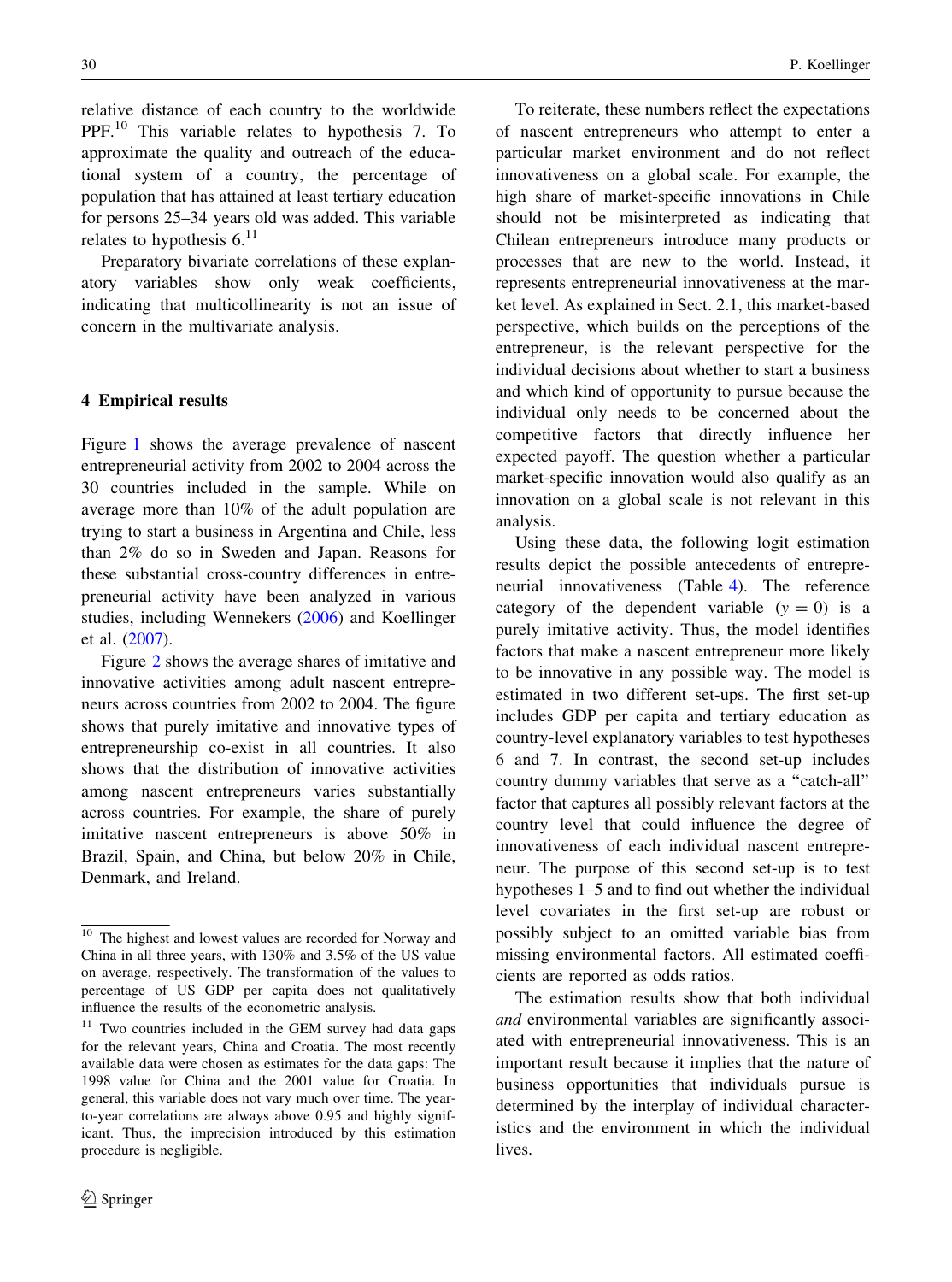<span id="page-10-0"></span>

Fig. 1 Nascent entrepreneurs in % of adult population, 18–64 years old, averages 2002–2004



Fig. 2 Shares of imitative and innovative activities among adult nascent entrepreneurs, 18–64 years old, averages 2002–2004

The estimated coefficient on GDP per capita shows that innovative entrepreneurship is significantly more likely to occur in highly developed countries. Vice versa, this implies that purely imitative forms of entrepreneurial activity are more likely to occur in developing countries that operate below the worldwide PPF. This finding supports hypothesis 7. The results also show a significant positive effect of higher education and self-confidence on entrepreneurial innovativeness, which is in line with hypotheses 4 and 5. In addition, unemployed individuals have indeed a higher chance to start more innovative business, supporting hypothesis 2. However, estimated coefficients are not significant for fear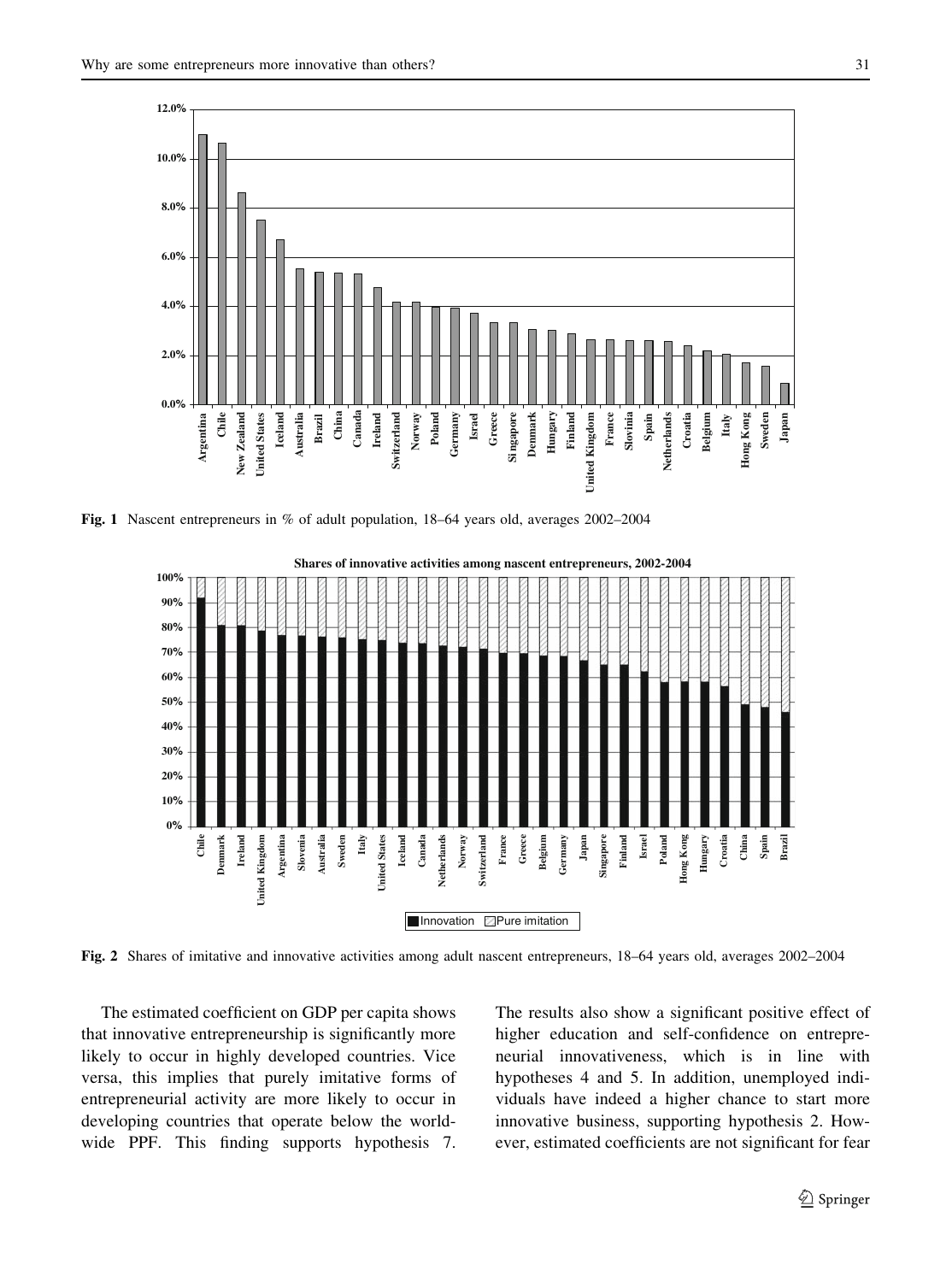<span id="page-11-0"></span>Table 4 Logit model estimations on innovative nascent entrepreneurs

|                                | Innovative nascent entrepreneurs (sinno) |        |          |        |
|--------------------------------|------------------------------------------|--------|----------|--------|
|                                | Model 1                                  |        | Model 2  |        |
|                                | Odds                                     | P >  z | Odds     | P >  z |
| Individual covariates          |                                          |        |          |        |
| Female                         | $1.14**$                                 | 0.02   | $1.15**$ | 0.02   |
| HH income (middle 33%)         | 0.97                                     | 0.71   | 0.97     | 0.65   |
| HH income (upper 33%)          | 1.02                                     | 0.78   | 1.06     | 0.43   |
| Tertiary education             | $1.37**$                                 | 0.00   | $1.21**$ | 0.00   |
| Employment (not working)       | $1.30**$                                 | 0.00   | $1.20**$ | 0.04   |
| Employment (retired, students) | $1.38**$                                 | 0.03   | $1.36**$ | 0.04   |
| Age                            | 0.99                                     | 0.30   | 1.00     | 0.86   |
| Age*Age                        | 1.00                                     | 0.42   | 1.00     | 0.94   |
| Knowent (yes)                  | 1.04                                     | 0.55   | 1.02     | 0.70   |
| Fearfail (yes)                 | 0.91                                     | 0.17   | 0.94     | 0.34   |
| Suskill (yes)                  | $1.23**$                                 | 0.01   | $1.21**$ | 0.02   |
| Opport (yes)                   | $1.20**$                                 | 0.00   | $1.17**$ | 0.01   |
| Discent (yes)                  | 1.04                                     | 0.65   | 0.96     | 0.64   |
| Country covariates             |                                          |        |          |        |
| GDP per capita, % of USA       | $1.90**$                                 | 0.00   |          |        |
| Tertiary education, % of pop   | 0.98                                     | 0.39   |          |        |
| Controls                       |                                          |        |          |        |
| Country dummies                |                                          |        | Yes      |        |
| Year (2003)                    | $0.84**$                                 | 0.01   | 0.97     | 0.69   |
| Year (2004)                    | $0.81**$                                 | 0.00   | 1.07     | 0.42   |
| Model diagnostics              |                                          |        |          |        |
| ${\bf N}$                      | 6,605                                    |        | 6,576    |        |
| LL                             | $-3,918$                                 |        | $-3,768$ |        |
| Prob $> \chi^2$                | 0.00                                     |        | 0.00     |        |

category of the dependent variable in both estimations is purely imitative behavior (=0). Reference categories of the explanatory variables are HH income (lower 33%), tertiary education (no), employment (full or part-time job), Year (2002), and ''no'' as an answer to the binary variables

Note: The reference

\* Denotes significance at 95% confidence

\*\* Denotes significance at 99% confidence

of failure (hypothesis 1), higher income (hypothesis 3), and a highly developed education system (hypothesis  $6$ .<sup>12</sup>

#### 5 Discussion

Table [5](#page-12-0) summarizes the empirical evidence on the seven hypotheses. Contrary to the theoretical expectations, both models did not show a significant influence of fear of failure on entrepreneurial innovativeness. However, this empirical finding should not be mistaken as evidence against hypothesis 1, which stated that innovative entrepreneurs are likely to be less risk averse. Instead, the insignificant estimation results could be due to the fact that fear of failure (fearfail) may not be a sufficiently good measure for risk or uncertainty aversion. What may actually be needed to test hypothesis 1 is an experimentally validated survey item that measures risk preferences, such as the one proposed by Dohmen et al.  $(2005)$  $(2005)$  $(2005)$ .

<sup>&</sup>lt;sup>12</sup> Additional regressions, not reported here, show that different types of innovative entrepreneurial activity have different antecedents. In fact, some of the explanatory variables show a significant positive effect in one model but a significant negative effect in another model. For example, sufficient skill perceptions are positively related to product innovations, but negatively related to process innovations. The estimation results reported Table 4 could be thought of as the average effect across all possible different types of innovative entrepreneurial activity.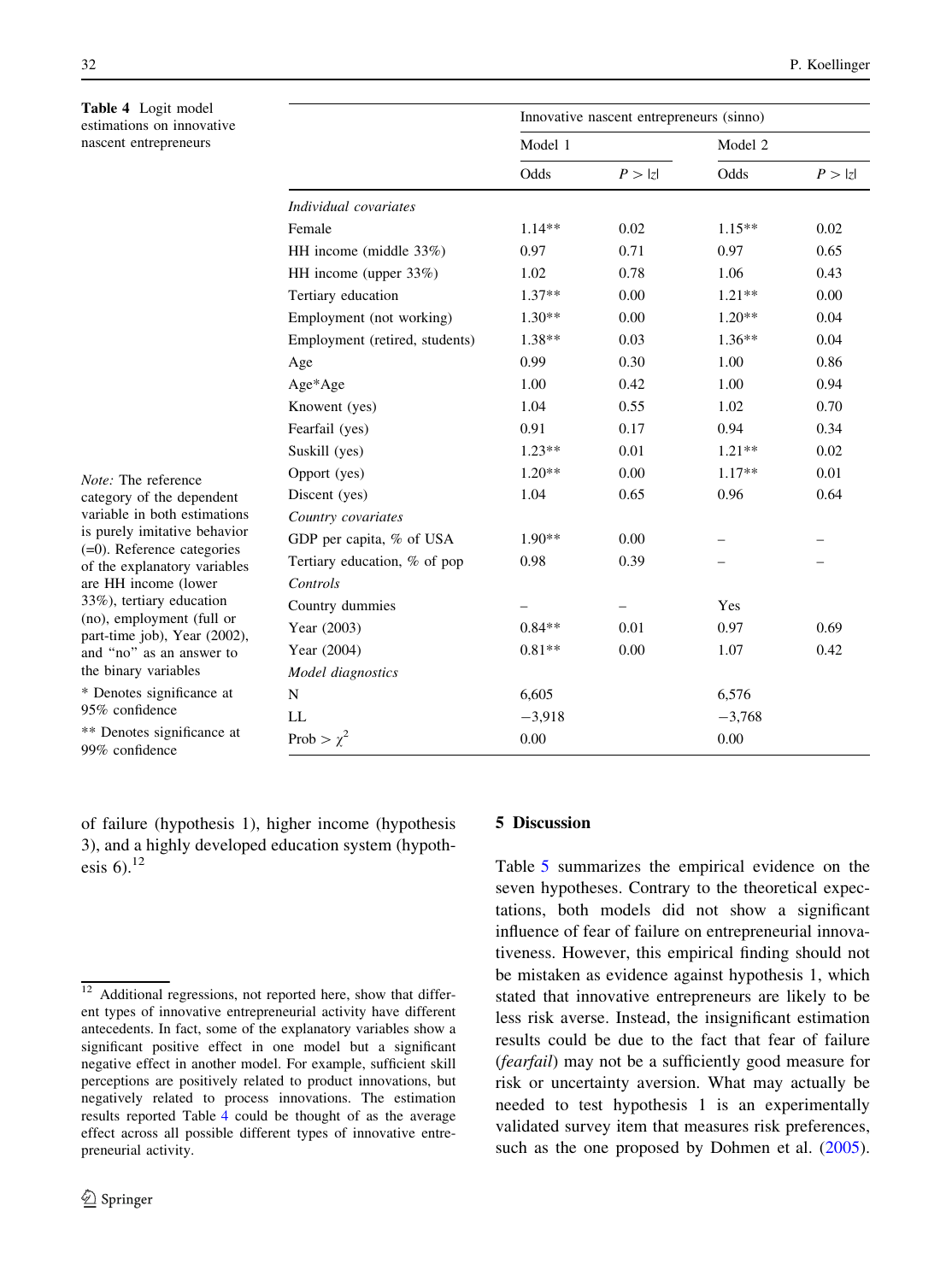<span id="page-12-0"></span>

|  |  |  | <b>Table 5</b> Summary of empirical results |  |  |  |
|--|--|--|---------------------------------------------|--|--|--|
|--|--|--|---------------------------------------------|--|--|--|

| Hypothesis                                                                       | Empirical<br>support* |
|----------------------------------------------------------------------------------|-----------------------|
| (1) Innovative entrepreneurs are less averse<br>to risk and uncertainty          |                       |
| (2) Innovation more likely among<br>unemployed individuals                       | $^+$                  |
| (3) Innovation more likely among individuals<br>with low income                  |                       |
| (4) Innovation more likely among confident<br>individuals                        | $^+$                  |
| (5) Innovation more likely among highly<br>educated individuals                  | $^+$                  |
| (6) Innovation more likely in countries with<br>well developed education systems |                       |
| (7) Innovation more likely in countries close<br>to the PPF                      |                       |

\* Dependent variable is entrepreneurial activity that involves at least one innovative element, such as introducing a new product, a new process, or entering a market with limited expected competition

The inclusion of such a measure could be an interesting extension of the GEM survey.

The empirical evidence supports hypothesis 2, which stated that currently unemployed individuals should have a higher likelihood to consider innovative and, thus, more risky and uncertain business ideas. This is in line with prospect theory (Kahneman and Tversky [1979](#page-16-0)) which suggests that people in a loss situation are often actually risk and uncertainty seeking. The psychological logic behind such behavior could be that taking risks in a loss situation might involve a small chance to regain the desired material or social reference point, even though the expected value of taking such risks might be negative. In the case of unemployed individuals, the desired reference point they want to get back to might be an average income level and an acceptable social status.

The same kind of reasoning led to hypothesis 3, which claimed that individuals with a low income should be more likely to engage in innovative business opportunities. This hypothesis, however, is not supported by the empirical results. Indeed, the estimated coefficients show no significant relationship between household income and nascent entrepreneurial innovativeness. A possible reason is that purely imitative business ideas could have a lower average expected payoff than highly innovative ideas.<sup>13</sup> At least, this might be the prevailing ad hoc feeling of most people if success stories about entrepreneurs in the media mostly feature interesting innovative business ideas rather than pure arbitrage. Hence, purely imitative business ideas may not be a sufficiently attractive incentive to start a business for individuals with a high income. This opportunity costs argument might offset the tendency of lowincome earners to accept more risky and uncertain decision alternatives.

Hypothesis 4, which claimed that innovation is more likely to occur among confident individuals, is supported. Since the success of entrepreneurs in the market is likely to be influenced by their skills and abilities, individuals who are confident in their skills and abilities will expect a higher payoff from starting a business than people who lack this self-confidence. Consequently, they are more likely to actually start a business (Koellinger et al. [2007\)](#page-16-0). In addition, the inherent difficulties of starting a truly new and innovative business, combined with the low predictability of success and the lack of fast and clear feedback make a high level of self-confidence all the more important to engage in such kind of high risk activities. Importantly, whether a high level of selfconfidence is objectively justified is not relevant when making the start-up decision. The true skills and abilities of a nascent entrepreneur for a particular business will only be revealed ex-post, conditional on actually starting the business. Ex ante, the potential entrepreneur must rely on her subjective self-evaluation, which might be biased.

Empirical evidence also supports hypothesis 5, which claimed that innovation is more likely to occur among highly educated individuals. A high educational attainment should provide individuals with necessary background knowledge about the current state of science and technology. In addition, it should provide highly educated people with the training to recognize, analyze, and solve complex problems, all of which contribute towards the individual ability to conceive innovative business ideas. However, it

<sup>&</sup>lt;sup>13</sup> Investment theory suggests that projects with higher risk must have a higher expected return if markets are efficient, information is complete, and investors are risk averse (Sharpe [1964\)](#page-16-0). However, to by best knowledge, no empirical evidence yet exists to support or reject this hypothesis for new business start-ups.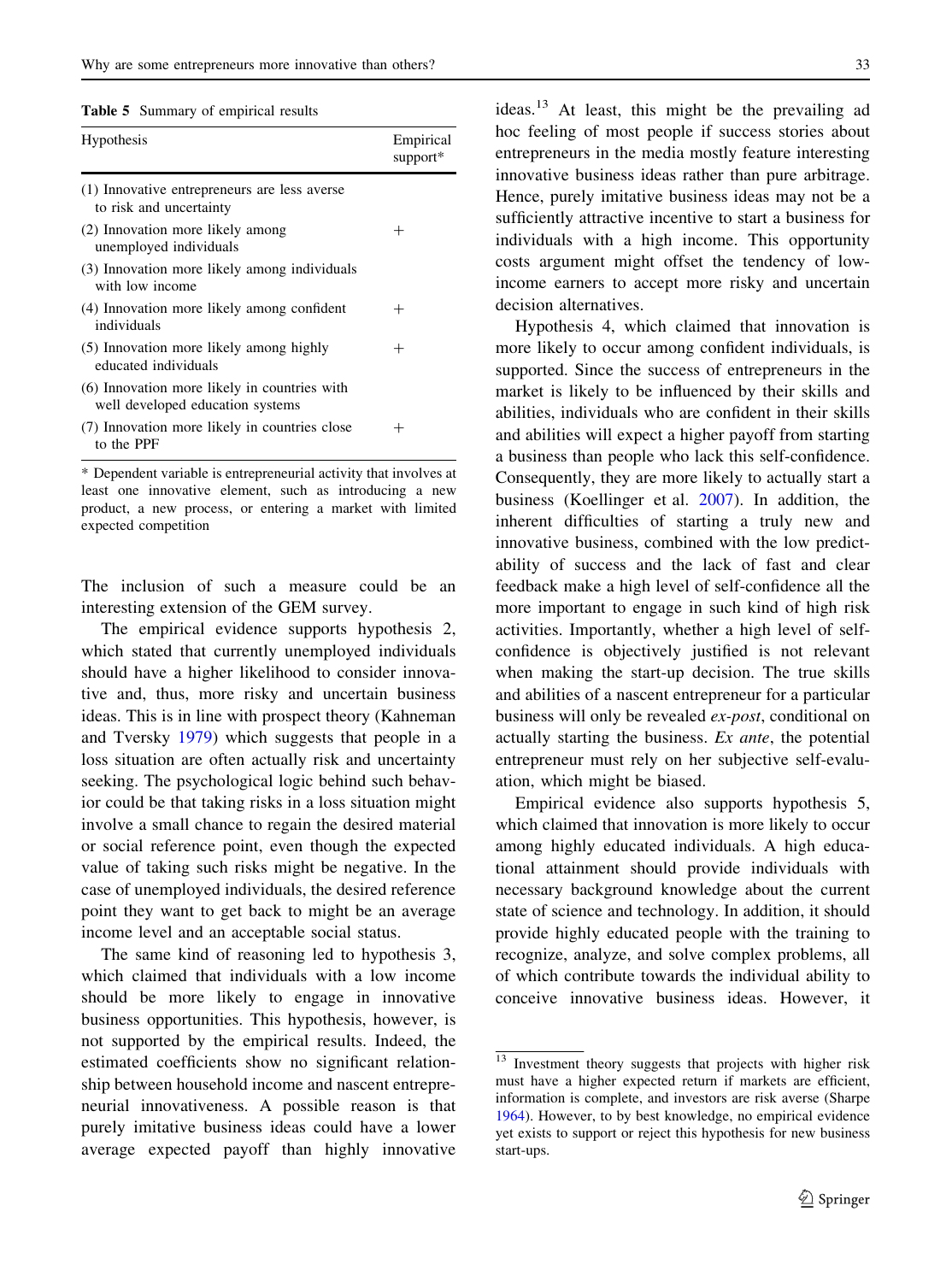should be recognized that individual educational attainment most probably correlates with other relevant variables not included in the study, such as intelligence, curiosity and a strong interest to find general solutions to problems. Thus, without controlling for these unobserved factors explicitly, we cannot conclude that higher education has a direct positive influence on entrepreneurial innovativeness. Rather, the result should be understood as indicating a potentially positive influence of higher education and its unobserved correlates, such as intelligence.

Hypothesis 5 claimed that innovation among nascent entrepreneurs is more likely to be found in countries with highly developed educational systems. However, the results of the econometric analysis do not indicate this. One reason for this could be that the chosen proxy variable (the percentage of population with at least tertiary education for persons 25– 34 years old) is not sufficiently precise to capture those aspects of the educational system that actually increase creativity and innovativeness. Another possible reason is that the overall level of economic development could be more important for the degree of entrepreneurial innovativeness than the educational system alone.<sup>14</sup>

Finally, hypothesis 6 stated that highly developed countries are more likely to exhibit high shares of innovative entrepreneurs, while purely imitative entrepreneurship is more likely to prevail in less developed countries. The estimation results strongly support this hypothesis. The share of innovative entrepreneurship is significantly higher in economically advanced environments, even though in such environments market-level innovation is more likely to be globally new than in developing countries. Thus, even though market-level innovation should be relatively easier and cheaper in developing countries because many opportunities for imitation from highly developed countries should exist, the ratio of innovative to imitative entrepreneurs is higher in economically advanced countries, due to the lack of purely imitative business opportunities in these

34 P. Koellinger

environments. As explained above, closeness of a country to the PPF implies relatively little room for imitation because any point at the PPF is characterized by an efficient use of available resources and the current state of technology. This observation could also help to explain the relatively low rates of entrepreneurship in highly developed countries (Carree et al. [2002](#page-15-0); Wennekers et al. [2005\)](#page-16-0). While opportunities for purely imitative (but still potentially profitable) entrepreneurship are abundant in developing countries, such opportunities become increasingly exploited as countries progress towards to the PPF. Thus, there should be objectively fewer entrepreneurial opportunities in advanced countries, and those opportunities that do exist are more likely to involve innovation.

These empirical results are certainly not conclusive. Rather, they should be perceived as preliminary evidence on an important and complex research topic. The study takes advantage of the only currently available dataset that yields comparable information on different types of innovative activity among nascent entrepreneurs across countries and over various years, the GEM survey. However, some of the limitations of the data should be acknowledged. First, the study relies on subjective measures of innovativeness. It is certainly true that the subjective judgments of individuals influence their behavior. Therefore, it is interesting and appropriate to analyze how perceptions of self-confidence and business opportunities and other factors relate to the propensity of nascent entrepreneurs to innovate. However, because the evaluations of the survey respondents are necessarily subjective, the measurement could confound objective innovativeness with perceptual biases of the entrepreneurs. An objective measurement of innovativeness would also have to take into account the perceptions of customers or some performance criterion such as survival. This is an opportunity for future research. Second, the theoretical considerations in Sect. 2 outlined many additional factors not included in this study that could influence the innovative propensity of nascent entrepreneurs. Examples are direct measures of intelligence, creativity, risk, and uncertain preferences or a reliable measure of R&D output across countries. Of course, it is virtually impossible to include all potentially relevant explanatory variables in one study and this is not necessary as long as the missing variables are

<sup>&</sup>lt;sup>14</sup> This was indicated in a control regression: If GDP per capita was eliminated from the RHS, the proxy for the educational system became positive and significant, reflecting the fact that highly developed educational systems are more prevalent in high income countries. However, once GDP per capita is controlled for explicitly as in Table [4](#page-11-0), the proxy for the educational system becomes insignificant.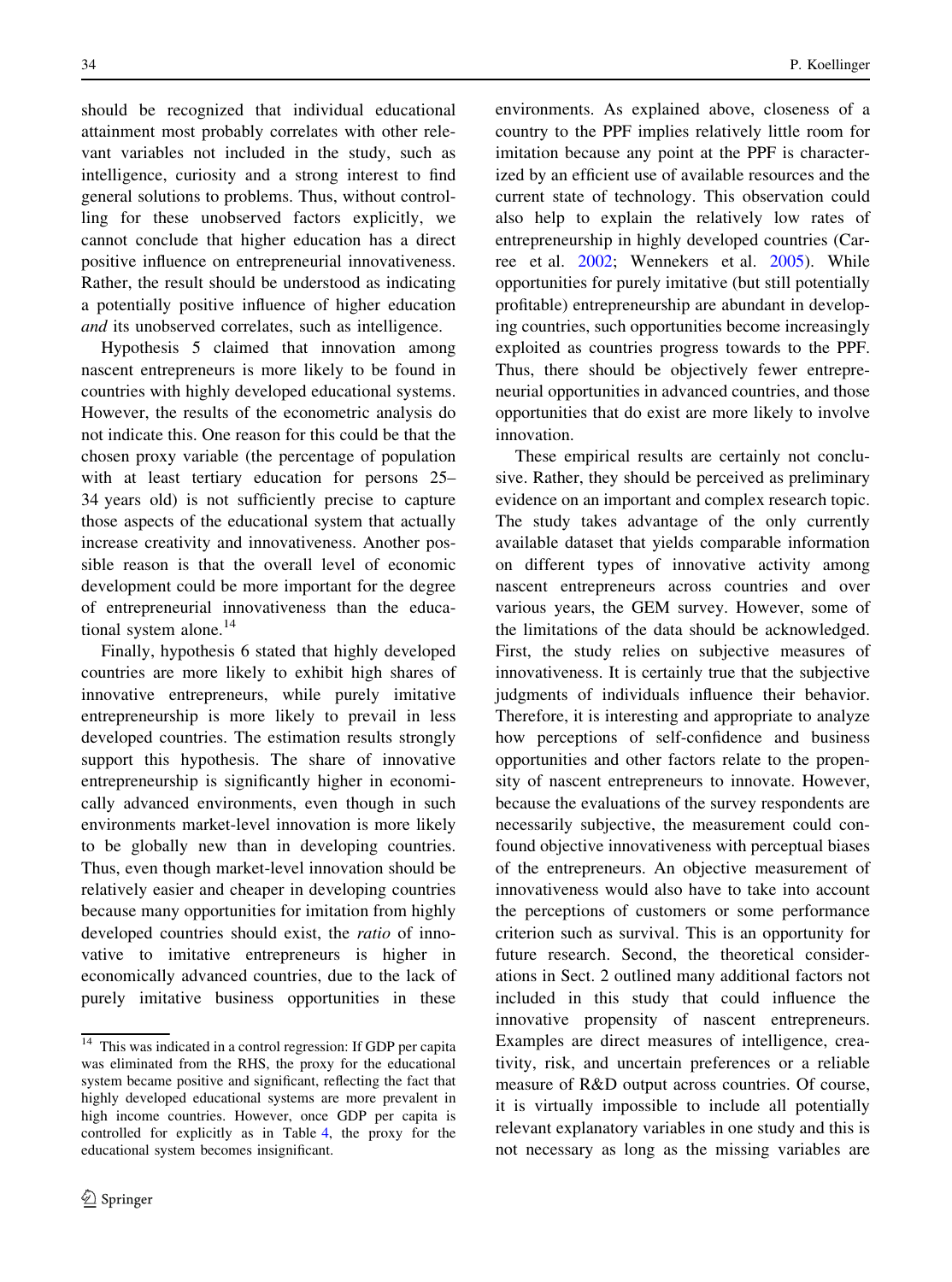independent from the covariates included in the regression (Wooldridge [2002](#page-16-0)). However, a conclusive test of hypotheses requires controlling for such unobservable heterogeneity, for example via fixed effects estimation in a panel or via experimental methods. Again, these are relevant and highly desirable avenues for future research. The particular strengths of the data reported here are the broad, international scope of the survey, and the measurement of innovative propensity among individuals who are actually in the start-up process at the time of the survey. Possible future studies using panel data or experimental methods are unlikely to have both the international and the real-world context of the data presented here.

### 6 Conclusions

Understanding the antecedents of entrepreneurial innovativeness is relevant because it requires us to address two of the most relevant issues in entrepreneurship research: Where do business opportunities come from? And why are some individuals more likely than others to exploit these opportunities? The theoretical part of this study suggests that these questions can be answered by combining a judgment and decision making framework with additional insights about individual creativity and economic factors that contribute to the objective existence of profit opportunities. The most important results of the empirical analysis can be summarized as follows:

First, innovative and imitative forms of entrepreneurship co-exist in all countries. No country is characterized by only imitative or innovative new business ventures. In addition, the distribution of innovative and imitative forms of entrepreneurship varies significantly across countries. Second, the strong country effects revealed in the regressions suggest that entrepreneurial innovativeness cannot be fully explained by individual specific factors alone. This finding implies that a substantial amount of commercializable new knowledge must be created by other human agents in a society than the entrepreneur. Consequently, we can conclude that entrepreneurial opportunities often have an objective component rather than being entirely the product of the creativity of the entrepreneur. Objectivity in this case means that some agent(s) in society, who are not necessarily

entrepreneurs, have generated information about a new end or a new mean that could, in principal, be generally accessible and perceived by other agents. The objective existence of this information, e.g., in the form of newly developed technologies or new organizational forms, influences the probability of potential entrepreneurs living in that society to perceive and ultimately to pursue an innovative rather than purely imitative business idea. In this sense, the empirical evidence presented here shows that the availability and quality of objective opportunities varies across countries. The results indicate that the position of a country relative to the worldwide PPF has a strong effect on the availability of opportunities for innovative and imitative new businesses. In particular, highly developed countries have a substantially lower share of purely imitative entrepreneurship than countries operating below the worldwide PPF.

Third, the empirical study revealed a significant influence of various individual-level characteristics identified in the empirical study, such as education, employment status, and self-confidence. This implies that even if opportunities to some extent exist objectively in the outside world, this does not inevitably trigger the creation of a certain number of innovative new businesses in a society. The act of perceiving, developing, and exploiting an opportunity remains an individual act that is inseparably linked to factors that influence individual decisions and ultimately make some individuals more likely than others to become innovative entrepreneurs. Differences in the distribution of such individual-specific factors across societies (such as education, selfconfidence, and risk aversion) are likely to influence the prevalence of innovative entrepreneurial activity, even if societies should be identical in their endowment with objective opportunities.

Finally, asking the question ''why are some entrepreneurs more innovative than others'' does not imply that we should value innovative entrepreneurs more highly than imitative entrepreneurs. Instead, it is important to note that both innovative and imitative entrepreneurs can play an important role in the economy. For example, Quah ([1997\)](#page-16-0), Mankiw et al. [\(1992](#page-16-0)) and Barro and Sala-I-Martin [\(1997](#page-15-0)) emphasize that the speed of technology diffusion from highly developed to less developed countries is a key component for the speed of economic convergence. Imitative entrepreneurial activity could serve as a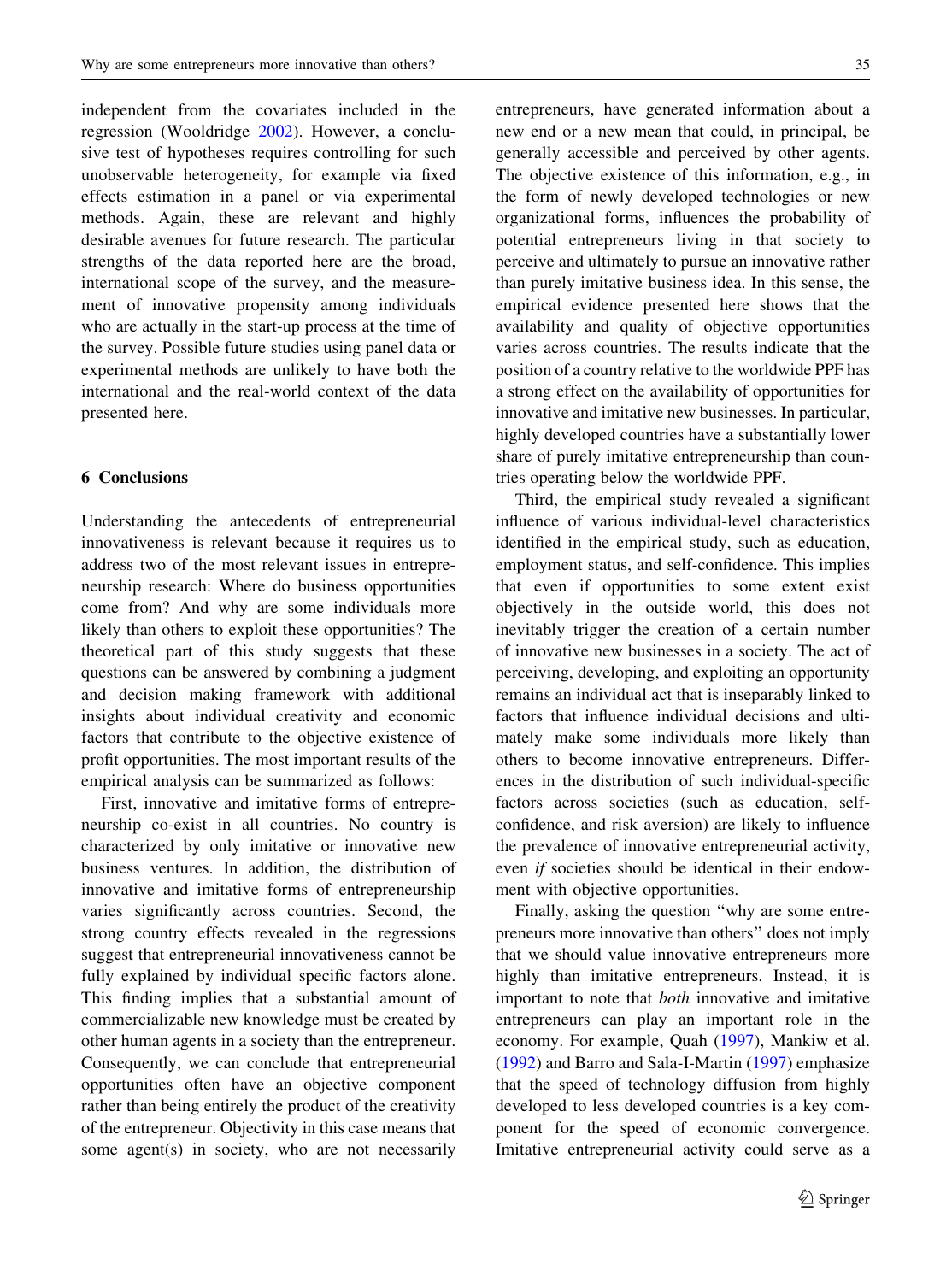<span id="page-15-0"></span>mechanism that speeds up the diffusion of technology and best practices and hence could contribute to the convergence between countries and sectors with different levels of productivity and wealth (Schmitz [1989\)](#page-16-0). The other side of the coin is that innovative entrepreneurship on the global scale can cause technological improvements and hence shift the worldwide PPF outwards (Schumpeter [1934](#page-16-0)), generating longterm economic growth and prosperity. Thus, both innovative and imitative entrepreneurial activity could be an important factors contributing towards economic development and the prosperity of nations. The relative importance of these different types of entrepreneurial innovativeness on growth is likely to co-vary with the level of economic development. I believe that further work on these interdependencies is an important and interesting avenue for future research.

Acknowledgments I am grateful to Ronald Wall and Ingrid Verheul for their comments and suggestions. All errors are mine.

Open Access This article is distributed under the terms of the Creative Commons Attribution Noncommercial License which permits any noncommercial use, distribution, and reproduction in any medium, provided the original author(s) and source are credited.

### References

- Acs, Z. J., Audretsch, D. B., Braunerhjelm, P., & Carlsson, B. (2005). The knowledge spillover theory of entrepreneurship. In Max-Planck-Institute Discussion Papers on Entrepreneurship, Growth and Public Policy, 2705.
- Aldrich, H. (1999). Organizations evolving. London et al.: Sage Publications.
- Amit, R., Mueller, E., & Cockburn, I. (1995). Opportunity costs and entrepreneurial activity. Journal of Business Venturing, 10, 95–106.
- Arenius, P., & Minniti, M. (2005). Perceptual variables and nascent entrepreneurship. Small Business Economics, 24, 233–247.
- Baron, R. A. (2006). Opportunity recognition as pattern recognition: How entrepreneurs ''connect the dots'' to identify new business opportunities. Academy of Management Perspectives, 20(1), 104–119.
- Barro, W. J., & Sala-I-Martin, X. (1997). Technological diffusion, convergence, and growth. Journal of Economic Growth, 2, 1–27.
- Bernardo, A., & Welch, I. (2001). On the evolution of overconfidence and entrepreneurs. Journal of Economics and Management Strategy, 10(3), 301–330.
- Burnet, F. M. (1968). Changing patterns and atypical autobiography. Melbourne and London: Heinemann.
- Carree, M., van Stel, A., Thurik, R., & Wennekers, A. (2002). Economic development and business ownership: An analysis using data of 23 OECD countries in the period 1976–1996. Small Business Economics, 19, 271–290.
- Cliff, J. E., Devereaux, J., & Greenwood, R. (2006). New to the game and questioning the rules: The experiences and beliefs of founders who start imitative versus innovative firms. Journal of Business Venturing, 21, 633–663.
- Cohen, W., & Levin, R. (1989). Empirical studies of innovation and market structure. In R. Schmalensee & R. Willig (Eds.), Handbook of industrial organization (Vol. 2, pp. 1060–1107). Amsterdam et al.: Elsevier.
- Connolly, T., Arkes, H., & Hammond, K. (2000). Judgment and decision making–an interdisciplinary reader (2nd edn.). Cambridge: Cambridge University Press.
- Cooper, A., Folta, T., & Woo, C. (1995). Entrepreneurial information search. Journal of Business Venturing, 10, 107–120.
- Davidsson, P. (2005). Researching entrepreneurship. New York: Springer.
- Delmar, F., & Shane, S. (2006). Does experience matter? The effect of founding team experience on the survival and sales of newly founded ventures. Strategic Organization, 4(3), 215–247.
- Dohmen, T., Falk, A., Huffman, D., Sunde, U., Schupp, J., & Wagner, G. (2005). Individual risk attitudes: New evidence from a large, representative, experimentallyvalidated survey. DIW Discussion Paper, 511.
- Eckhardt, J. (2003). Industry differences in entrepreneurial opportunities. Dissertation, University of Maryland, US.
- Eckhardt, J., & Shane, S. (2003). Opportunities and entrepreneurship. Journal of Management, 29(3), 333–349.
- Evans, D., & Leighton, L. (1989). Some empirical aspects of entrepreneurship. American Economic Review, 79, 519– 535.
- Fischhoff, B., Slovic, P., & Lichtenstein, S. (1977). Knowing with certainty: The appropriateness of extreme confidence. Journal of Experimental Psychology, 3, 552–564.
- Fox, C. R., & Tversky, A. (1995). Ambiguity aversion and comparative ignorance. Quarterly Journal of Economics, 110, 585–603.
- Geroski, P. (1995). Markets of technology: Knowledge, innovation and appropriability. In P. Stoneman (Ed.), Handbook of the economics of innovation and technological change. Oxford and Cambridge: Blackwell.
- Gifford, S. (1992). Allocation of entrepreneurial attention. Journal of Economic Behavior and Organization, 19, 265–284.
- Gigerenzer, G., & Todd, P. M. (1999). Simple heuristics that make us smart. New York, US: Oxford University Press.
- Goldstein, D. G., & Gigerenzer, G. (2002). Models of ecological rationality: The recognition heuristic. Psychological Review, 103, 650–669.
- Griffin, D., & Tversky, A. (1992). The weighting of evidence and the determinants of confidence. Cognitive Psychology, 24, 411–435.
- Griliches, Z. (1990). Patent statistics as economic indicators: A survey. Journal of Economic Literature, 28(4), 1661– 1707.
- Hamilton, R., & Harper, D. (1994). The entrepreneur in theory and practice. Journal of Economic Studies, 21(6), 3–18.